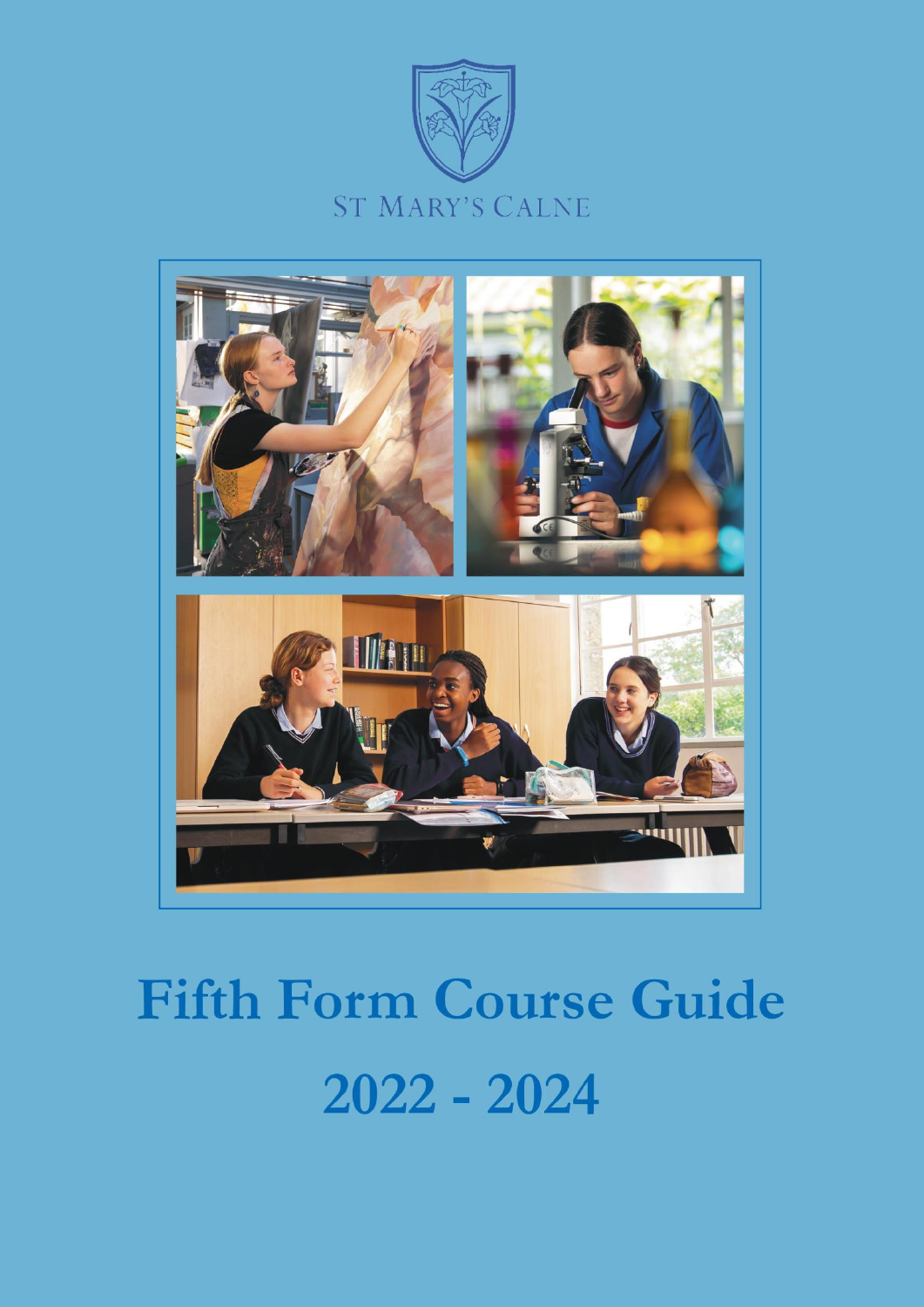# **CONTENTS**

|                                                                        | Page           |
|------------------------------------------------------------------------|----------------|
| Introduction                                                           | 1              |
| <b>Fifth Form Subject Choices</b>                                      |                |
| Core Subjects (in alphabetical order)                                  |                |
| English Language                                                       | 3              |
| English Literature                                                     | $\overline{4}$ |
| Mathematics                                                            | 5              |
| Modern Foreign Languages                                               | 6              |
| Religious Studies (Philosophy and Ethics) Short Course                 | 8              |
| Science                                                                | $\overline{Q}$ |
| <b>Option Subjects</b> (in alphabetical order)                         |                |
| Art                                                                    | 11             |
| Classical Civilisation                                                 | 13             |
| <b>Classical Greek</b>                                                 | 14             |
| Computer Science                                                       | 15             |
| Drama                                                                  | 16             |
| Geography                                                              | 17             |
| History                                                                | 18             |
| Latin                                                                  | 19             |
| Music                                                                  | 20             |
| Religious Studies Full Course                                          | 21             |
| <b>Additional Courses in the Fifth Form</b>                            |                |
| European Computer Driving Licence (ECDL)                               | 22             |
| Personal Development and Wellbeing                                     | 23             |
| <b>Careers Development</b>                                             | 24             |
| The Duke of Edinburgh's Award                                          | 25             |
| Physical Education, Sport and Exercise                                 | 27             |
| <b>Fifth Form Academic Choices</b>                                     |                |
| Form for completion and return by Friday 11 <sup>h</sup> February 2022 | 28             |
|                                                                        |                |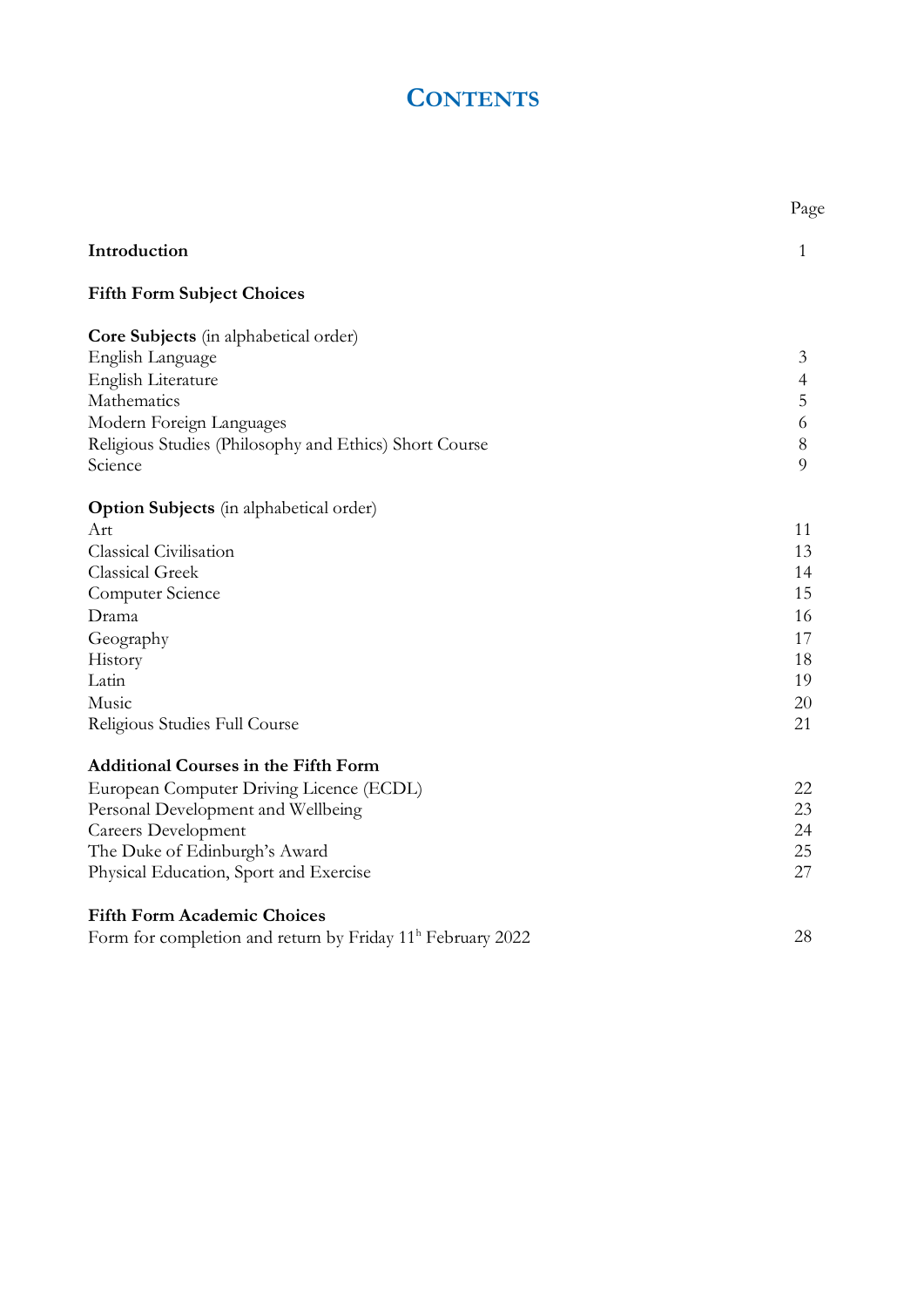# **INTRODUCTION: FOR PARENTS**

Your daughter is about to start on a new and exciting phase of her school career, working towards her IGCSE/GCSE examinations in 2024; in the Spring Term she will be selecting the subject options which she will take through to this level. Her choice of subjects marks the first stage in the specialisation of her academic career and will help shape her future, laying the foundations for the next stages at A Level and beyond, as she moves from school to university. This booklet will help you formulate thoughts as to which optional subjects your daughter should follow in the Fifth Form and will also give you a better understanding of the requirements for each subject.

All girls will study the compulsory core curriculum, to give the best possible platform for the Sixth Form. In addition, your daughter will choose a number of other IGCSE/GCSE options. In the overwhelming majority of cases, girls are able to study the combination of subjects chosen, and we will be in touch with you if we feel that a combination of subjects is unbalanced or impractical. We do our utmost to accommodate your daughter's wishes and we seek to create a curriculum for her which is both challenging and balanced.

Support and encouragement is available to all girls to help them make the transition a less daunting and more enjoyable academic challenge. The School's aim is very much to develop the girls' confidence, selfassurance and organisational skills and to foster a positive, industrious approach to study. We strive to ensure that each girl's academic potential is fulfilled, and we encourage them to continue with and develop the broader activities which they already undertake – sport, music, drama and other opportunities, such as DofE so that they have a fulfilling and rewarding schedule.

I do hope that you find this booklet helpful. As always, your daughter's Tutor is available to give further guidance. In addition, Mr Smyth (Deputy Head Academic), Mrs Harrison (Senior Deputy Head), Ms Holloway (Director of Sixth Form) and I myself are all readily available to offer advice both to you and to your daughter, and we look forward to guiding her in the next stage of her education.

Lelicia Kirl

Dr Felicia Kirk Headmistress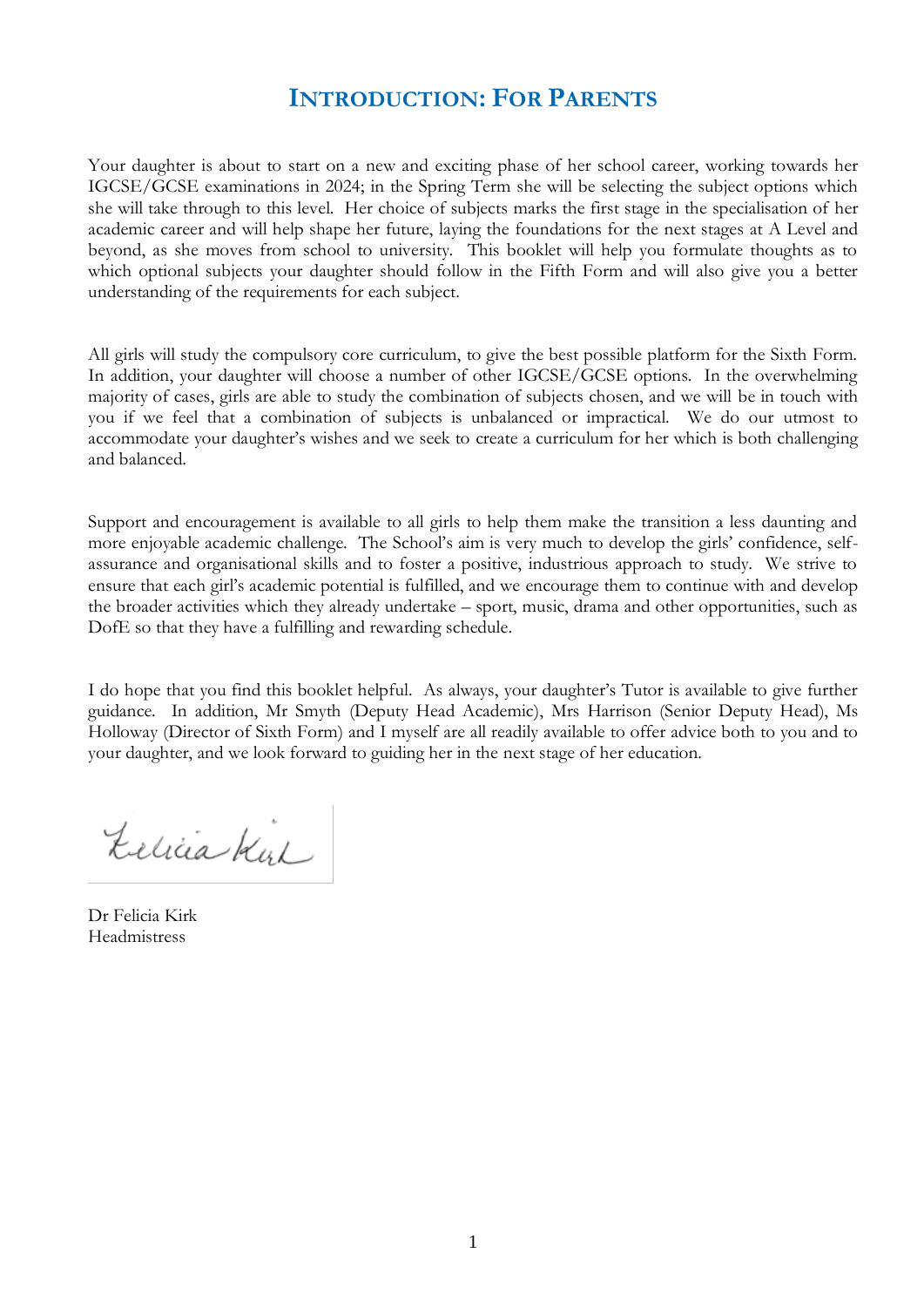# FIFTH FORM SUBJECT CHOICES

We currently recommend aiming for  $9\frac{1}{2}$  subjects in total of which English Language, English Literature and Maths will be three. In respect of their other subjects, there are several choices to be made; we shall seek to give clear advice and guidance at every stage of the decsion making process to ensure that each girl selects the combination of subjects that is most appropriate for her. Studying 9½ subjects allows pupils to fully engage with the rich and varied co-curricular programme on offer at St Mary's, as well as gain the necessary depth of understanding required to excel academicaly. The total number of GCSEs cannot exceed 10½ because of timetable constraints.

**Science**: all girls will study all three Sciences (Biology, Chemistry and Physics). They will follow **either** the separate Science course which leads to three GCSEs **or** the Double Award Science course via which they will gain two GCSEs.

**Religious Studies (RS):** all girls will study this subject. For most, this is likely to be the Short Course (this counts as half a GCSE) but there is also the opportunity to study the Full Course (a full GCSE); the latter must take the place of one of the option choices as it requires more teaching time.

**Modern Foreign Language:** all girls will study one Modern Foreign Language (from a choice of French, German, Mandarin or Spanish). An additional Language can be taken as one of the option choices. Please note that there is a timetabled (half hour) conversation lesson each week for each language studied, over and above the classroom lessons.

| <b>Core Subjects - Compulsory</b> | Core Subjects -<br>with a degree of choice | <b>Option Choices</b>                |
|-----------------------------------|--------------------------------------------|--------------------------------------|
|                                   | Science                                    | Art                                  |
| English Language                  | Separate sciences:                         | Classical Civilisation               |
| English Literature                | Biology, Chemistry, Physics - 3 GCSEs      | Classical Greek                      |
| Mathematics                       | <b>OR</b>                                  | Computer Science                     |
|                                   | Double Award Science:                      | Drama                                |
|                                   | Biology, Chemistry, Physics - 2 GCSEs      | French (additional language)         |
|                                   | <b>Religious Studies</b>                   | Geography                            |
|                                   | <b>Full Course RS</b>                      | German (additional language)         |
|                                   | <b>OR</b>                                  | History                              |
|                                   | <b>Short Course RS</b>                     | Latin                                |
|                                   | One Modern Foreign Language                | Mandarin (additional language)       |
|                                   |                                            | Music                                |
|                                   | French, German, Mandarin or Spanish        | Spanish <i>(additional language)</i> |

All girls will also have lessons in Personal Development and Physical Education. For those who do not opt for Computer Science GCSE, they will be expected to complete the European Computer Driving Licence and will have timetabled ICT lessons in which to do this.

Overall, we believe that this enables a good spread of subjects as well as sufficient time to take part in extra-curricular activities such as Sport, Music, Drama or The Duke of Edinburgh's Award.

Departments have started to outline the content of their GCSE courses and girls are discussing their initial ideas with their Tutor. Parents will have the opportunity to hear subject presentations, ask questions and discuss their daughter's choices at the UIV Form GCSE Options Choices Information Event which will take place online on **Saturday 5th February between 12 noon to 4 pm**.

The choices submitted by the girls will be used to create next year's timetable and, whilst we are usually able to accommodate all the girls' requests, we cannot guarantee that every combination of subjects will be possible. **Choices should be submitted by email to Mrs Karen Turner [kturner@stmaryscalne.org](mailto:kturner@stmaryscalne.org) by Friday 11th February 2022**.Please find the form to complete on the final page of this guide.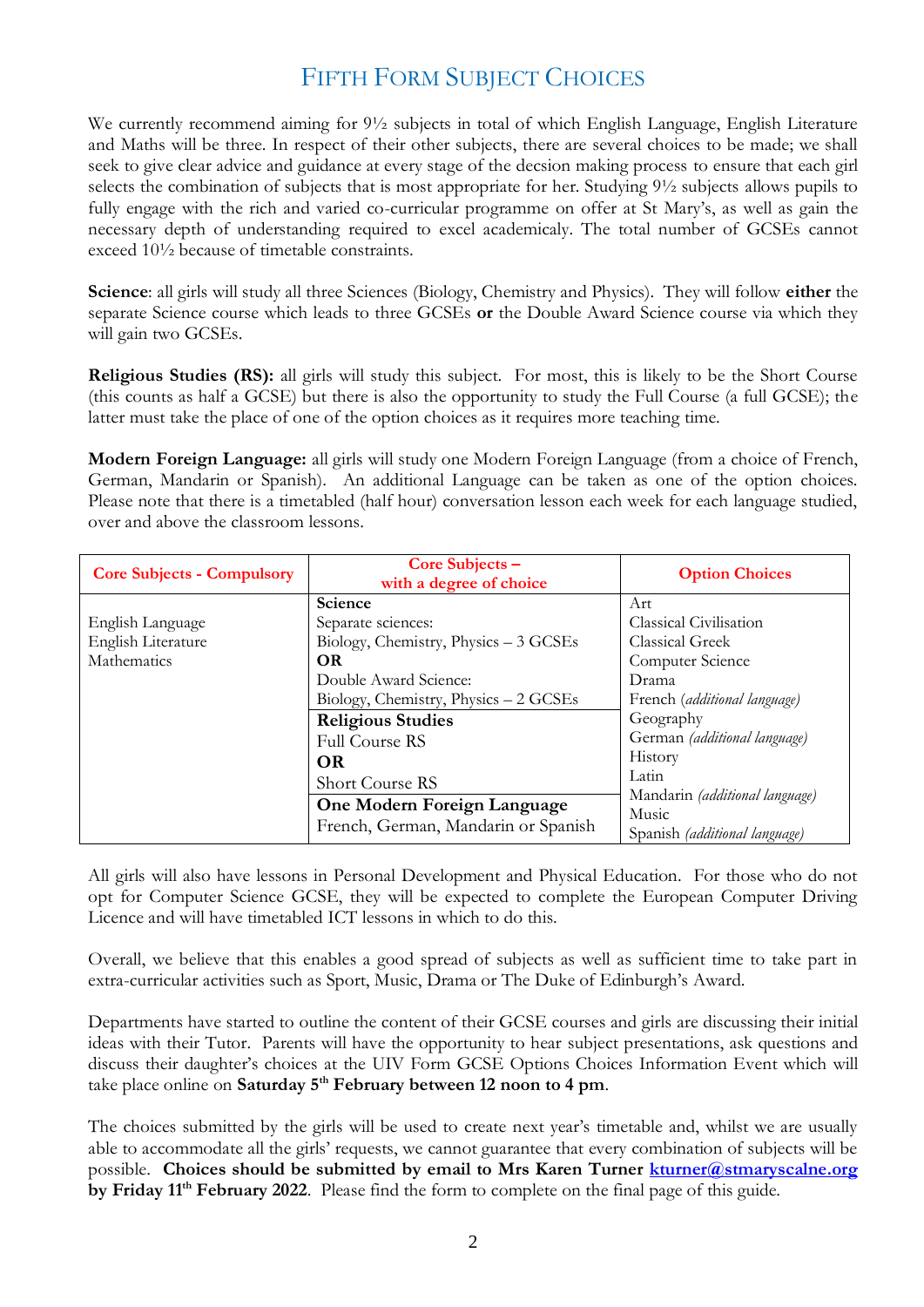# **CORE SUBJECTS**

# **ENGLISH LANGUAGE**

Edexcel GCSE 1EN0

#### **Aims**

English Language is concerned with the development of the following:

- the ability to read for explicit and implicit meaning, whilst analysing and evaluating a wide range of texts
- fluency and accuracy in written English, including compositional skills; the broadening of a wide vocabulary and concise writing style; the ability to structure and organise sentences, paragraphing and whole texts in accordance with purpose and design
- speaking and listening skills.

#### **Course Content**

#### **Component One – Fiction and Imaginative writing. Examination of 1 hour 45 minutes (40% of assessment)**

- A Fiction
	- Read and analyse fictional writing
	- Critical reading and comprehension
	- Evaluation of a writer's choices of vocabulary, form, structure and grammar
- B Imaginative writing
	- Explore and develop imaginative writing skills
	- Produce clear, coherent, accurate text
	- Write for impact

#### **Component Two – Non-Fiction and Transactional writing. Examination of 2 hours 5 minutes (60% of assessment)**

A Non-Fiction

- Read and understand a range of non-fiction texts
- Critical reading and comprehension
- Summary and synthesis
- Evaluation of a writer's choices of vocabulary, form, structure and grammar
- Comparison of texts
- B Transactional Writing
	- Produce clear, coherent, accurate texts shaped for specific audiences and purposes
	- Write to engage, using appropriate tone and register

#### **Spoken Language Endorsement**

- Demonstrate speaking skills in a formal setting
- Listen and respond appropriately to spoken language, including posing and answering questions
- Use spoken Standard English effectively in speeches and presentations

#### **Costs**

Text book and study guide costs approximately  $f$ 40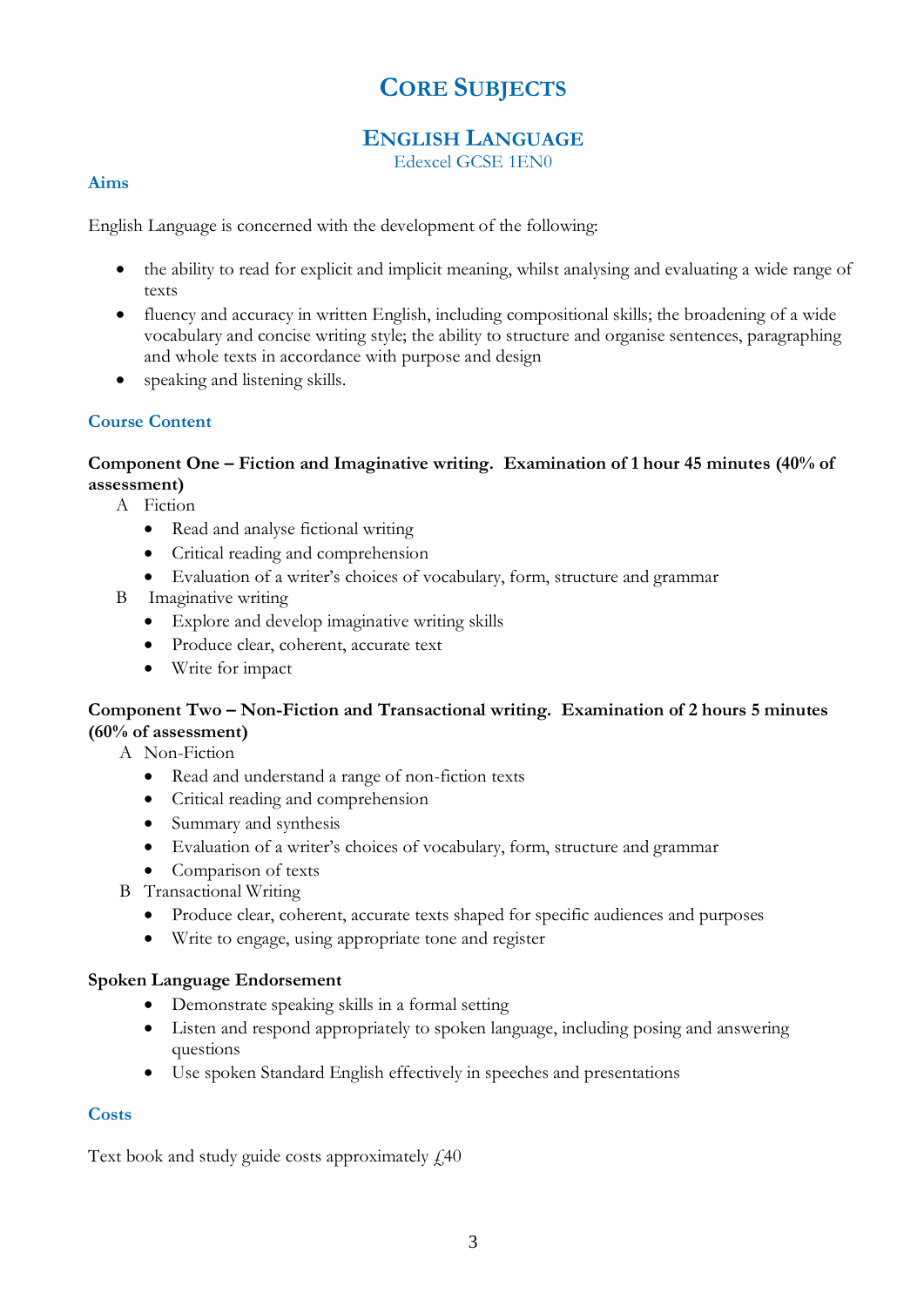# **ENGLISH LITERATURE**

Edexcel GCSE 1ETO

#### **Aims**

The Edexcel GCSE in English Literature enables students to:

- engage with and develop the skills required to read actively and effectively; understand and respond to a wide range of literary texts
- develop an appreciation of the ways in which authors achieve literary effects and hone the skills needed for detailed literary study
- use contextual considerations to further understanding of texts
- find enjoyment in reading literature and understand its influence on individuals and societies.

#### **Course Content**

#### **Paper 1 Shakespeare and Post 1914 Literature (50% of the assessment)**

The assessment of this unit is through a 1 hour 45 minute examination.

The following texts are studied:

- **Section A** *Much Ado about Nothing* by William Shakespeare a 2-part question Part A: requires response to an extract from the play Part B: candidates show their understanding of the text as a whole
- **Section B** *An Inspector Calls* by J.B. Priestley one essay from a choice of two.

This is a closed book examination. Texts may not be taken into the exam hall.

#### **Paper 2 – 19th Century Novel and Poetry since 1789 (50% of the assessment)**

The assessment of this unit is through a 2 hour 15 minute examination.

- **Section A** *Pride and Prejudice* by Jane Austen a 2-part question Part A: requires close reading of a passage from the novella Part B: candidates show their understanding of the text as a whole
- **Section B** Poetry. The Edexcel Poetry Anthology will be studied. Two questions must be answered – one comparing two poems previously studied and one requiring comparison of two unseen poems.

This is also a closed book examination.

#### **Costs**

Set texts and guides: approximately  $f_{00}$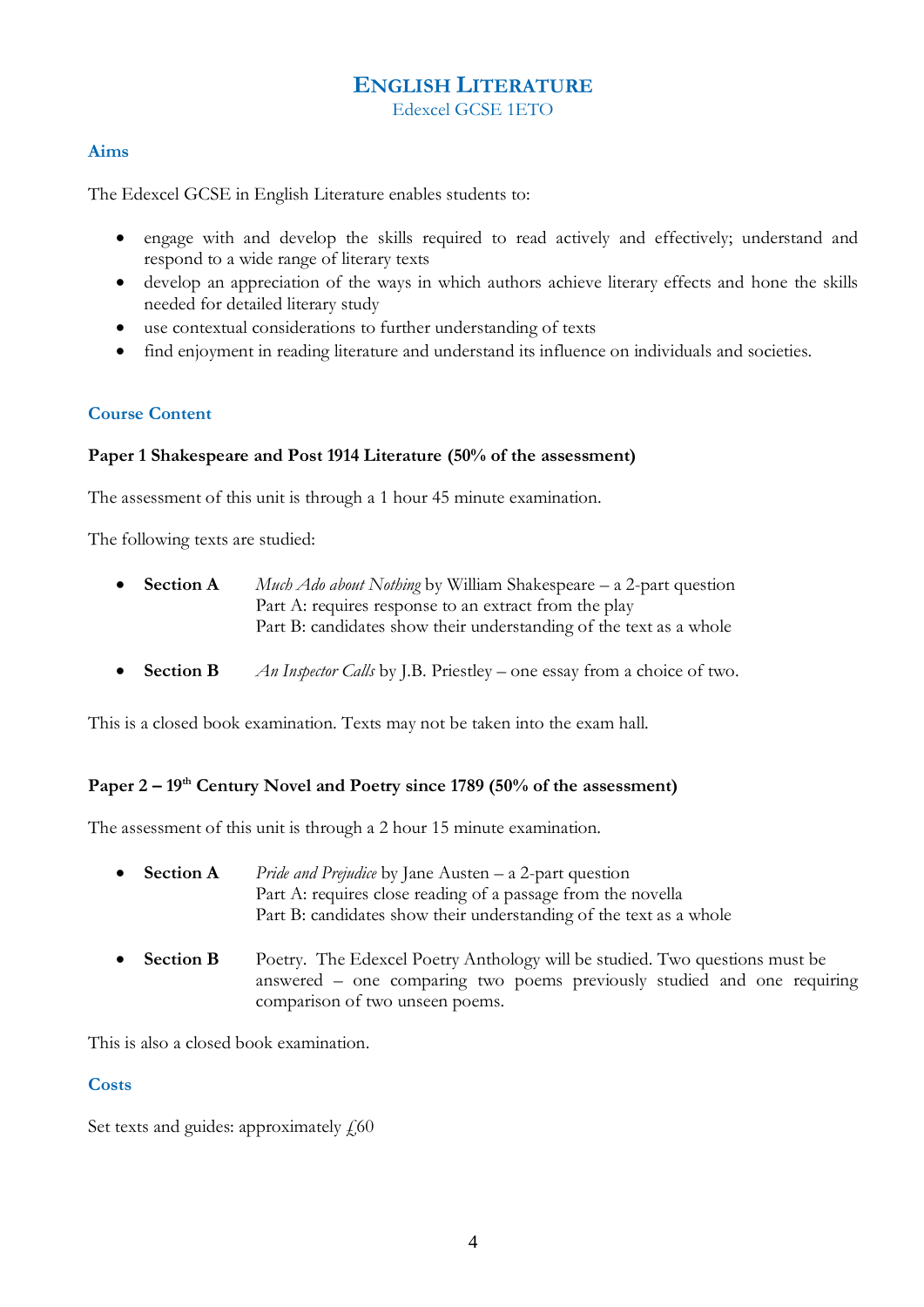## **MATHEMATICS**

Edexcel IGCSE Mathematics (Specification A) 4MA0

#### **Aims**

Mathematics has been studied from the earliest days of civilisation and has modern day applications in science, technology and statistics. The IGCSE course enables girls to:

- develop their knowledge and understanding of mathematical concepts and techniques
- acquire a foundation of mathematical skills for further study in the subject or related areas
- enjoy using and applying mathematical techniques and concepts, and become confident to use mathematics to solve problems
- appreciate the importance of mathematics in society, employment and study.

#### **Course Content**

The course is broken down into four main areas:

- number, in which numerical skills are used purely mathematically but also applied in a real life context
- algebra, where letters are used in place of numbers to form expressions, equations and formulae to solve complex problems and construct graphs
- geometry where properties of angles are discovered, transformations are used to change the shape and orientation of objects and constructions using ruler and compasses
- statistics, a range of techniques are developed including statistical averages and probability.

#### **Assessment**

There are two tiers: Higher (Grades 9 to 4) and Foundation (Grades 5 to 1). All girls will initially follow the higher tier. In appropriate circumstances, and only after discussion with parents, we might advise a very few girls to enter for the Foundation Tier.

Currently, there are two examination papers for each tier, in which girls are expected to have their own scientific calculator. Each paper is 2 hours and will have approximately equal weighting.

Both papers will be sat in the summer of 2024.

For the course, the girls will be loaned the appropriate course textbooks and they will need to provide their own scientific calculator (approximately  $f(10)$ , ruler, protractor and compass – all of which can be bought from the school shop.

For extremely talented mathematicians, there is the option to take up the study of the Free-Standing Mathematics Qualification independently.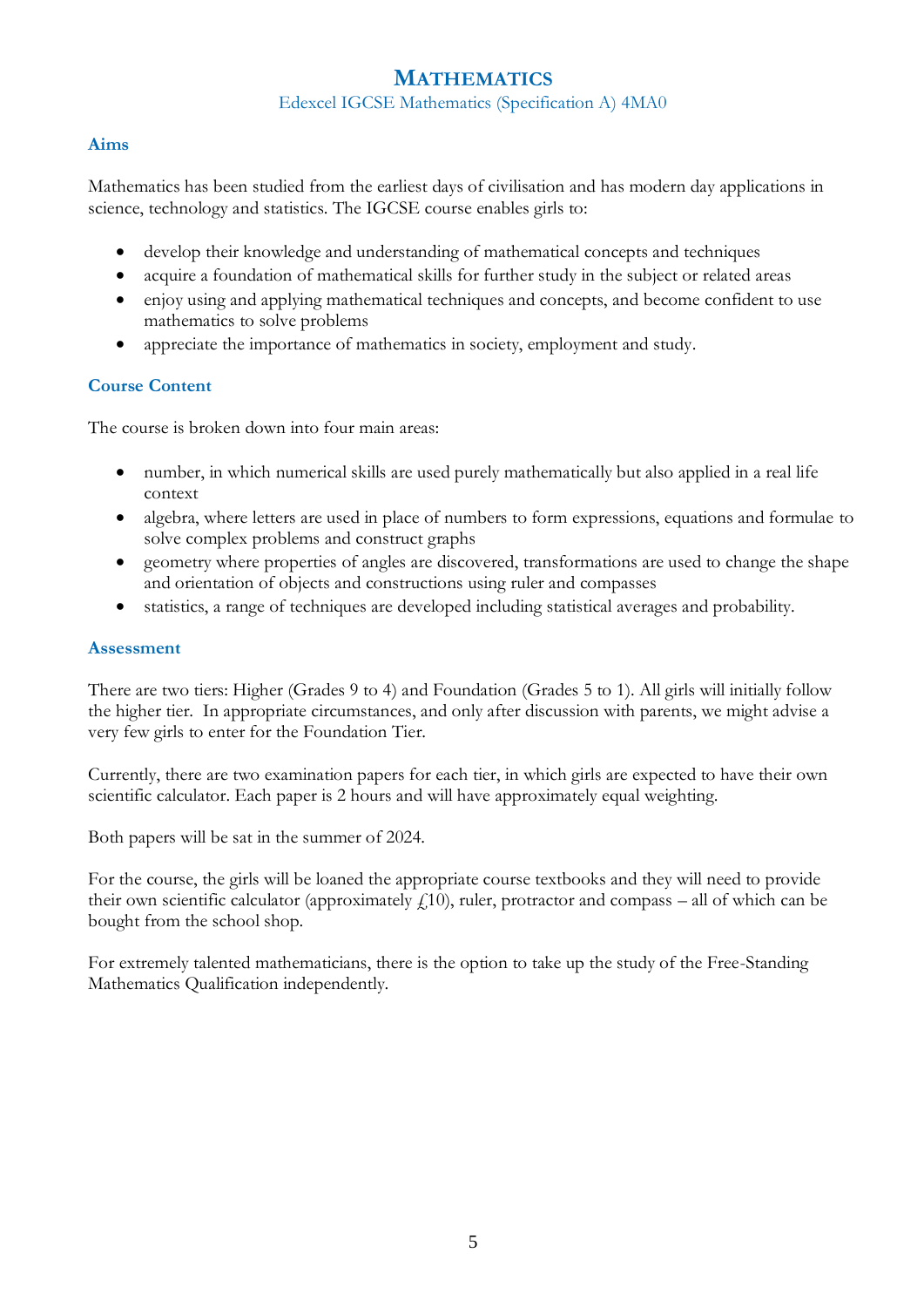# **MODERN FOREIGN LANGUAGES**

Cambridge IGCSE: French (7156), German (7159), Spanish (7160), Edexcel GCSE Chinese (4CN1)

All girls at St Mary's study at least one Modern Foreign Language to IGCSE level, with many opting to study two. Girls may choose from French, German, Mandarin and Spanish.

#### **Aims**

The aims of the IGCSE courses are:

- to revisit areas previously covered, consolidating grammar and expanding vocabulary, as well as introducing new points and encouraging the expression of ideas and opinions
- to foster a love of, and appreciation for, the culture of the target language countries and, through course content, deepen the girls' understanding of the way of life, festivals and culture
- to prepare the girls to understand and respond to written and spoken passages and to produce accurate language, both spoken and written
- to encourage all girls to produce work of a consistently high standard with the required knowledge and accurate use of grammar in their class work, preparations and examinations
- to enable to girls to cope in everyday situations in their target language
- to provide enjoyment and intellectual stimulation
- to develop a fuller awareness of the nature of language and language learning
- to encourage positive attitudes towards language learning and towards speakers of other languages and a sympathetic approach to other cultures and civilisations.

**Examination** All skills are assessed at the end of the course by examination.

| Paper 1 | $25\%$ Listening (45 minutes)                                                                                                                                                                                                                             |
|---------|-----------------------------------------------------------------------------------------------------------------------------------------------------------------------------------------------------------------------------------------------------------|
| Paper 2 | $25\%$ Reading (60 minutes)                                                                                                                                                                                                                               |
| Paper 3 | $25\%$ Speaking, 1 role play + 2 general conversations (10 minutes)                                                                                                                                                                                       |
|         | $\alpha$ = 0 $\ell$ = 3 $\pi$ = 3 $\pi$ = 3 $\pi$ = 3 $\pi$ = 3 $\pi$ = 3 $\pi$ = 3 $\pi$ = 3 $\pi$ = 3 $\pi$ = 3 $\pi$ = 3 $\pi$ = 3 $\pi$ = 3 $\pi$ = 3 $\pi$ = 3 $\pi$ = 3 $\pi$ = 3 $\pi$ = 3 $\pi$ = 3 $\pi$ = 3 $\pi$ = 3 $\pi$ = 3 $\pi$ = 3 $\pi$ |

Paper 4 25% Writing (60 minutes)

#### **Topics**

- Introduce myself
- My family and my friends at home and abroad
- Where I live and what it is like
- Studying and working
- The international perspective

#### **Edexcel IGCSE Chinese**

| Paper 1 | $25\%$ (35 minutes) |
|---------|---------------------|
|---------|---------------------|

Paper 2 Reading and writing 50% (1 hour 45 minutes)

Paper 3 Speaking 25% (8 to 10 minutes)

#### **Topics**

- Home and abroad
- Education and employment
- Personal, life and relationships
- The world around us
- Social activities, fitness, and health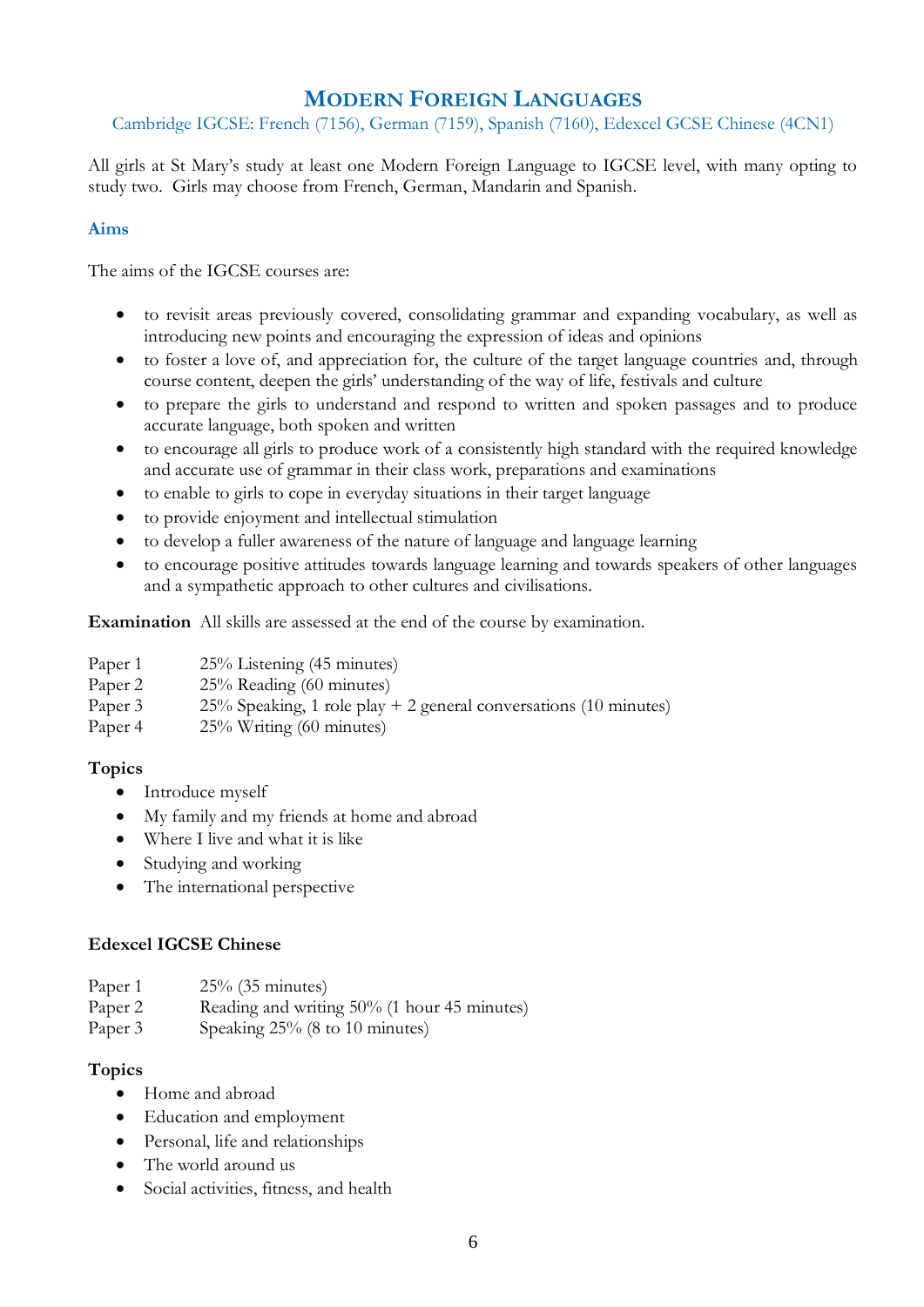#### **Further information for MFL**

All girls will have a weekly conversation class (half an hour) in small groups with a native speaker, in addition to their formal class lessons.

In order to provide the girls with the opportunity to put what they have learnt into practice and extend their knowledge, we recommend that they take part in the trips organised by the MFL department. In UIV Form they may have the opportunity to take part in the study trip to Samoëns or Malaga in June. To give an idea of cost, all trips are in the region of  $f$ 700 (this may vary depending on length of trip, destination, time of year and the number of girls taking part). An opportunity to correspond with a pen friend is also available to girls studying French, German and Spanish.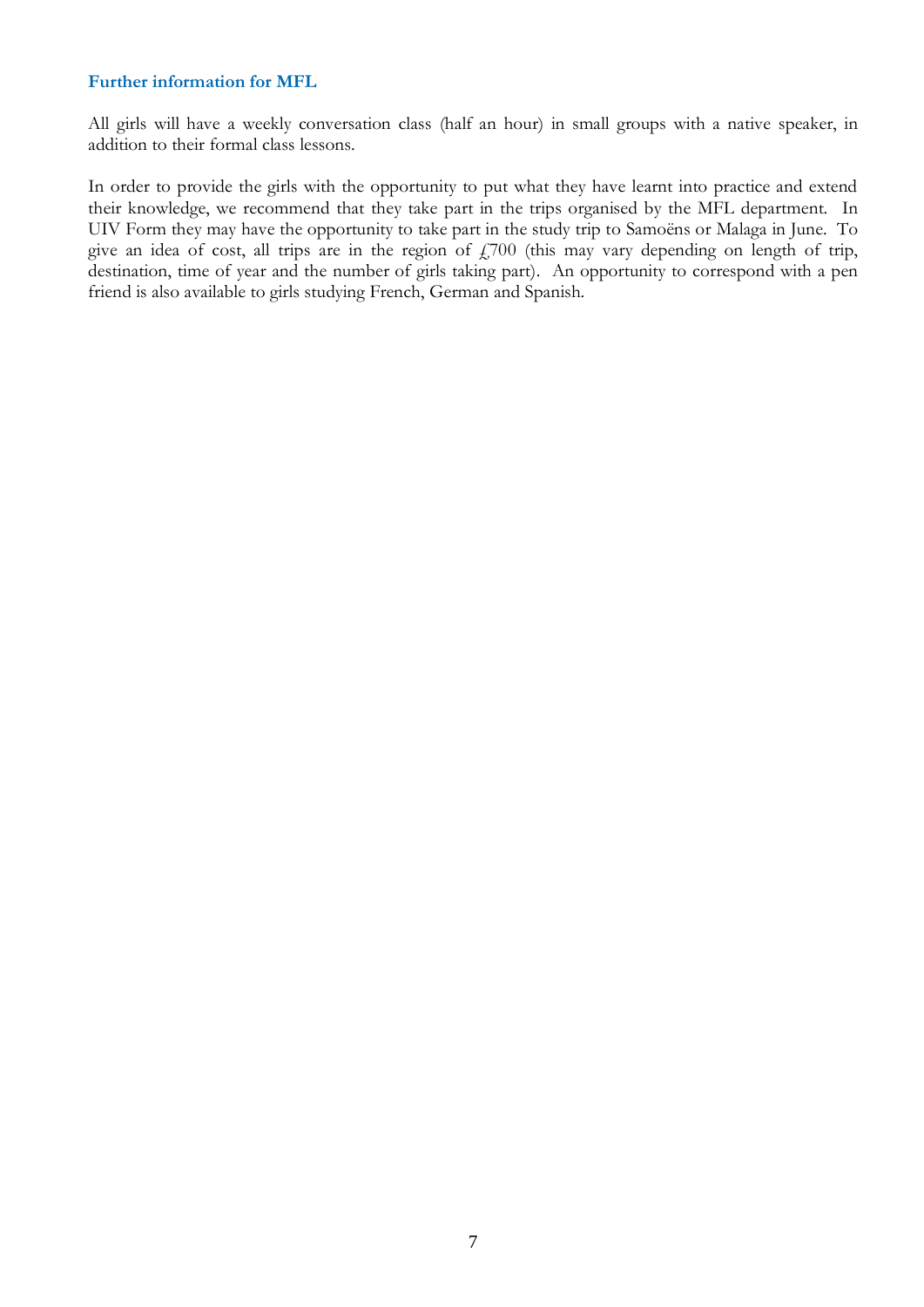## **RELIGIOUS STUDIES - SHORT COURSE**

AQA 8061

All girls pursue the GCSE Short Course in Religious Studies unless they have opted-in to the GCSE Full Course Religious Studies (see page 20). This short course consists of roughly half of the content of the Full Course GCSE; however, the intellectual rigour and evaluative skills required are exactly the same in both courses. We believe that the Short Course provides a sound preparation for future study of the subject at A Level, if desired.

#### **Aims**

Pupils will:

- be challenged with questions about belief, values, meaning, purpose and truth, enabling them to develop their own values and attitudes towards contemporary issues
- gain an appreciation of how religion, philosophy and ethics form the basis of our culture
- be encouraged to develop their analytical and critical thinking skills; the ability to work with abstract ideas; develop leadership and research skills
- develop their ability to construct well-argued, well-informed, balanced and structured written arguments, demonstrating their breadth and depth of understanding.

#### **Course Content**

The syllabus covers a range of religions and philosophical and ethical themes, ensuring that the girls have a variety of stimulating topics with which to engage.

Section A: Students are required to demonstrate knowledge and understanding of the beliefs and teachings of two religions: we explore both Christian and Jewish religious beliefs and attitudes, including the variety of views found within both religious traditions. This religious exploration counts for half of the course.

**Section B:** In the other half of the course we teach two topics which allow the girls to explore the religious, philosophical and ethical implications of the following themes:

- **Religion, Peace and Conflict**: here we explore issues such as peace, protest, forgiveness, war and violence as well as the ethics of weapons of mass destruction
- **Relationships and families**: in this topic we explore issues relating to sex, contraception, marriage and divorce and the nature and purpose of families as well as contemporary challenges of gender equality and same-sex parenting.

These allow for an exploration of the teachings of other major world religions alongside Christianity.

#### **Assessment**

There will be one written examination of an hour and 45 minutes at the end of the two-year course.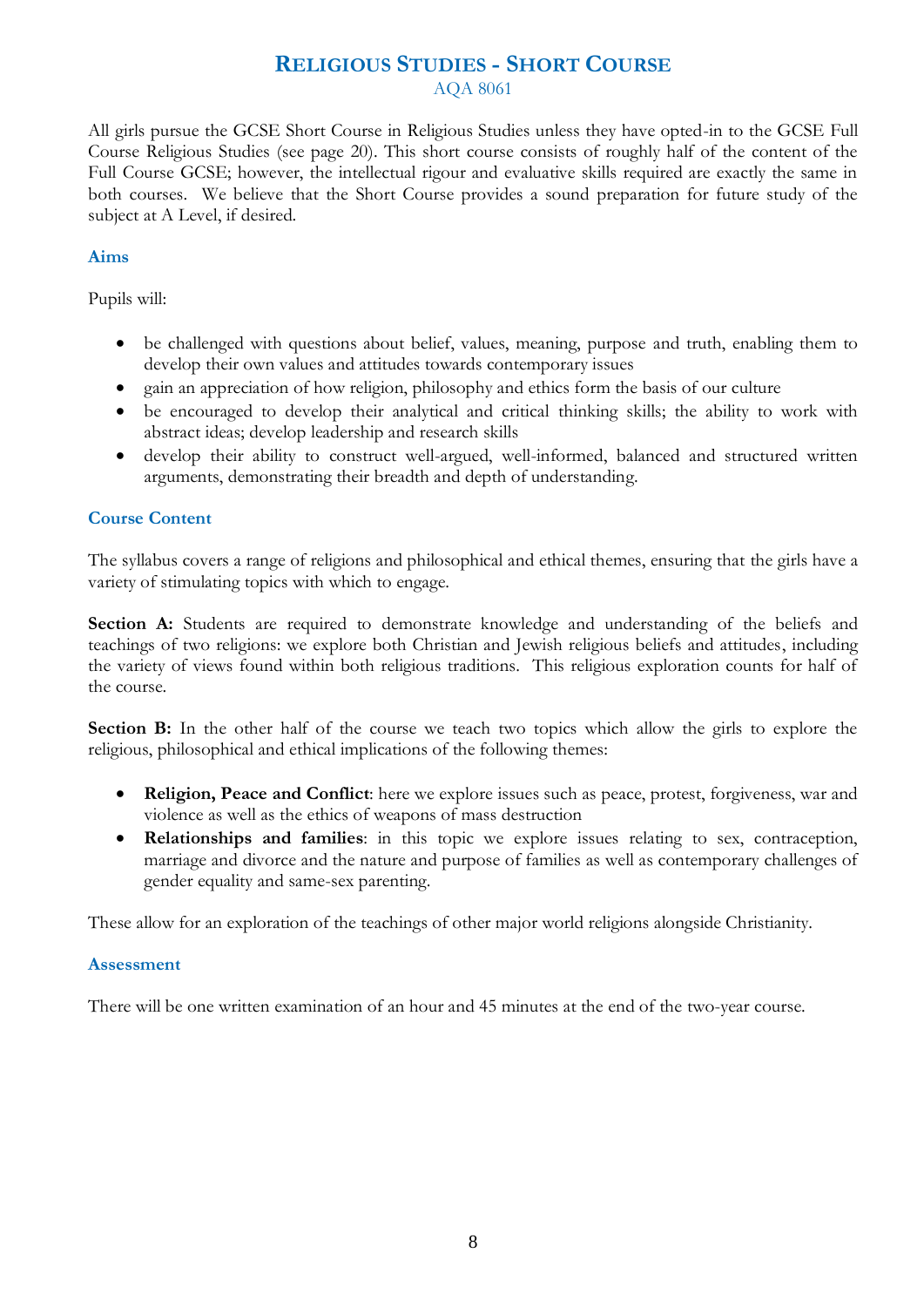#### **SCIENCE**

Edexcel IGCSE: Biology (4BI1), Chemistry (4CH1), Physics (4PH1) Science Double Award (4SD0)

There are two pathways for the study of Science at this level:

- Separate subjects in Biology, Chemistry and Physics (3 GCSEs)
- Double Award course which leads to two GCSEs rather than three. All three sciences are studied but there is a reduction in the volume and depth of the content.

Most girls will study the three separate sciences, and this is certainly the best preparation for A Level. Each science has two hours a week of lesson time.

For some girls it may be more appropriate to study Double Award Science. Four lessons a week are allocated to Double Science for the study of the three subjects. **If this is something your daughter would like to explore, then it should be discussed with Mr Wood, Head of Science.**

#### **Course Aims**

- To develop the girls' interest and enthusiasm for Science
- To acquire a detailed understanding of key concepts in Science and an advanced appreciation of the inter-connected nature of the three scientific disciplines
- To develop an understanding of the evolution and nature of scientific thought and a critical appreciation of scientific evidence and methods
- To develop an understanding of how knowledge produced by science is used in engineering and technology, and how the applications of this knowledge often have ethical, social, economic and political implications.

#### **Course Content**

The key course content for each of the three subjects is outlined below. Girls studying the Double Award pathway will cover the same topics as those following the separate science pathway, however, there is a reduction in the content and depth of material covered. The development of experimental and investigative skills is woven into every topic.

#### **Biology**

- 1. Organisms and Life Processes
- 2. Animal Physiology
- 3. Plant Physiology
- 4. Energy and the Environment
- 5. Variation and Selection
- 6. Microorganisms and Genetic Modification

#### **Chemistry**

- 1. Principles of Chemistry
- 2. Inorganic Chemistry
- 3. Physical Chemistry
- 4. Organic Chemistry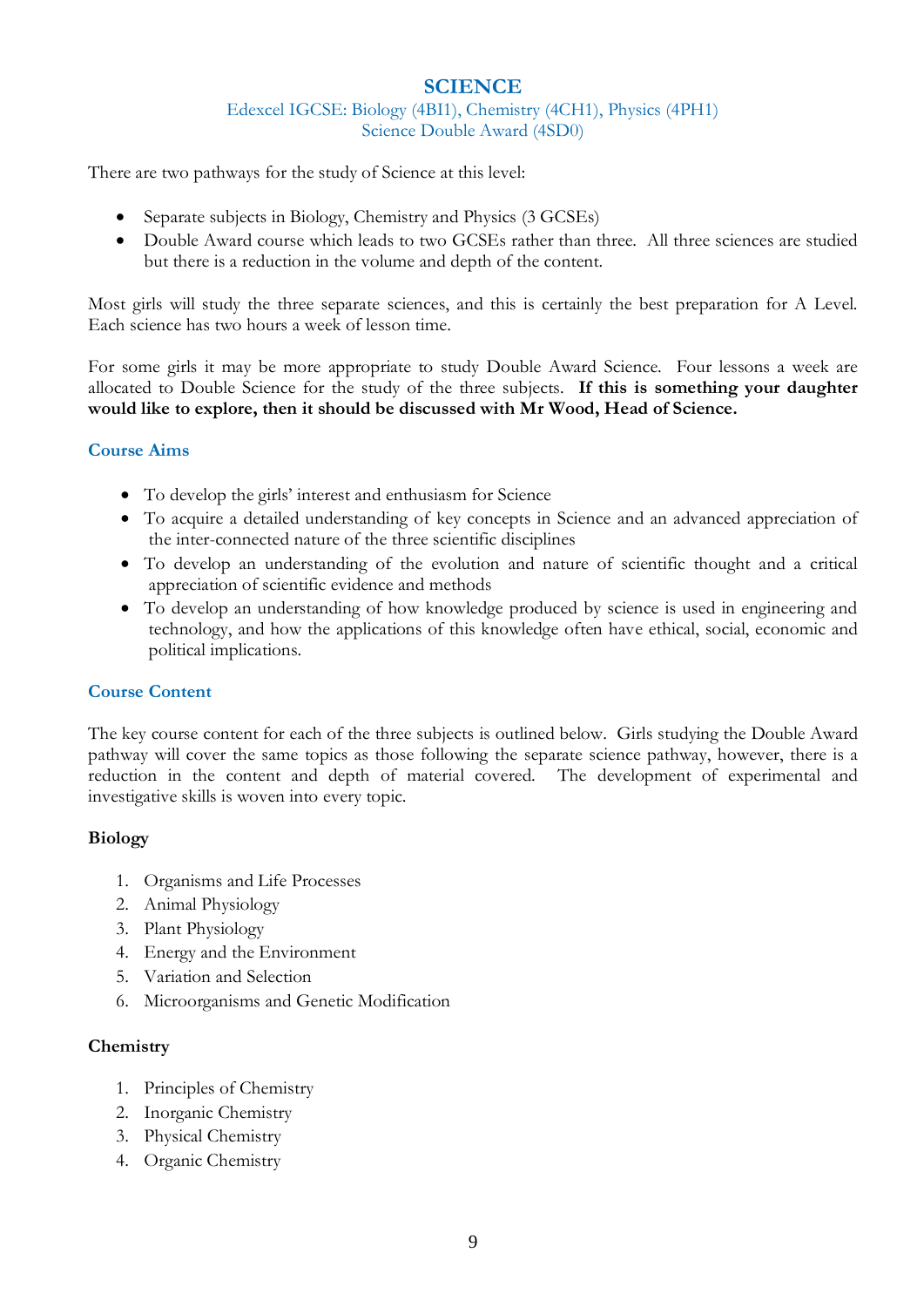#### **Physics**

- 1. Forces and Motion
- 2. Electricity
- 3. Waves
- 4. Energy resources and energy transfer
- 5. Solids, liquids and gases
- 6. Magnetism and Electromagnetism
- 7. Radioactivity and particles
- 8. Astrophysics

#### **Assessment**

#### **Separate Sciences**

#### **Two exams for each of the three disciplines (Biology, Chemistry and Physics). Six exams in total.**

Paper 1, a two-hour examination worth 61.1% of the total marks is followed by Paper 2, a one hour and fifteen minute examination worth 38.9% of the total marks.

#### **Double Award:**

#### **One exam for each discipline studied. Three exams in total.**

For each discipline there is one paper, a two-hour examination, worth 33.3% of the total marks. The marks for each of the papers are totalled and two grades are awarded on a sliding scale; it is possible for the two grades to be the same or different e.g. 9 and 9; 9 and 8; 8 and 8; 8 and 7 etc.

#### **Timing of examinations**

All papers will be sat in Summer 2024.

#### **Costs**

The school provides access to eBooks to support the course. The girls buy their own revision guides from St Mary's for each of the three sciences. The cost is approximately  $f<sub>i</sub>10$ .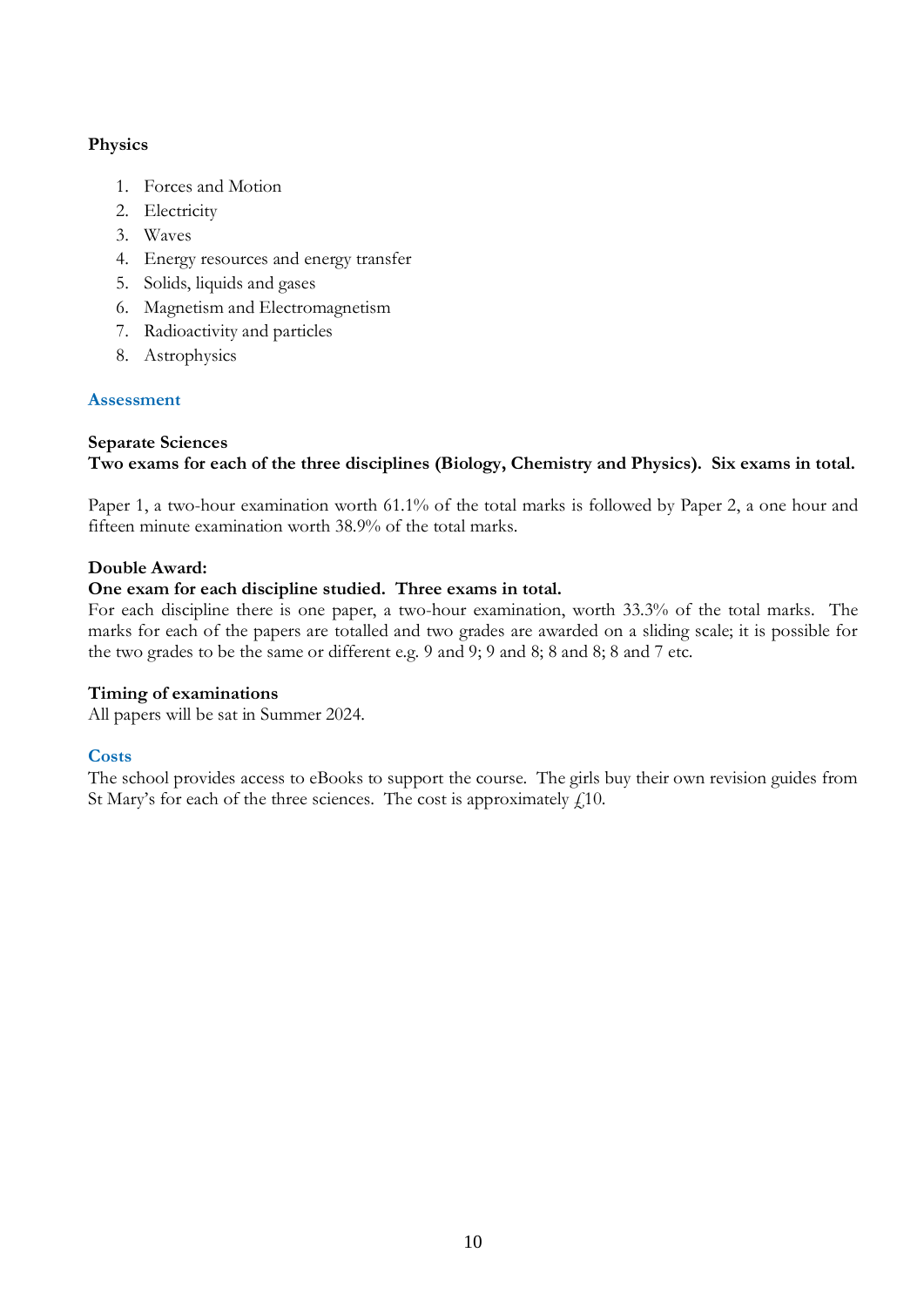# **OPTION SUBJECTS**

#### **ART** OCR GCSE J171

#### **Course Aims**

- to engage the girls in a sophisticated manner in developing ideas, using critical and contextual referencing and perceptive and creative investigation
- to enable the girls to refine work in a context in which perceptive, confident selection of materials, media, techniques and processes are explored confidently
- to facilitate the girls to record observations and insights confidently whilst making connections
- to foster the girls' ability to present sophisticated and highly realised, personal and critically informed intentions, manipulating the formal elements fluently to their own intention.

#### **Course Content**

We offer a broad theme which enables every girl to pursue a subject matter of her choice within it. Fine Art enables the pursuit of a number of areas of study including: lens and light-based media, sculpture, installation, drawing, textiles and painting. The first term in the LV Form is spent experimenting with a range of materials, processes and techniques in preparation for starting the main coursework project in which girls can begin to specialise in an area of their strength. This lasts a year and is completed by the end of the Autumn Term in the UV Form. After this, girls start to prepare for their examination in January when they are given their paper; the exam generally takes place at the end of the Spring Term, i.e. March 2023. There are two preparation weekends; one in the Autumn Term and one in the Spring Term, to support the effective completion of the Portfolio and Externally Set Task elements of the qualification. Letters are sent out in the Autumn Term to advise on dates.

Girls are taken on trips to major museums and galleries to give them the opportunity to experience artworks first hand - to inspire a greater sensibility in visual language and of their own art practices in context. The emphasis at GCSE is on: skilful and focused creative development; the importance of sketchbook preparation and of resolving their intentions, which culminates in a final exhibition on Founders' Day.

#### **Assessment**

- The Portfolio is 60% of the final result
- The Externally Set Task is 40% of the final result

#### **Costs**

On commencing the GCSE course, it is necessary to purchase a kit box (including its contents) and a portfolio. This will be essential throughout your daughter's Art career at St Mary's. These are sold at a subsidised rate and the cost is likely to be in the region of  $f(90)$ . There will be an option for girls to purchase a personalised apron at the beginning of the course to keep as a memento but also to protect their uniform.

There is an annual Studio Fee: this will be  $\ell$ 90 and will cover sketchbooks, materials and canvases for normal use. An artist who is particularly prolific and who may, perhaps, use extensive amounts of costly material, such as oil paints, canvas, perspex or fabriano paper for example, will incur additional charges. However, if this is the case, we will contact you in advance to make you aware.

The likely cost of a visit to a gallery will be in the region of  $f<sub>i</sub>$ ,  $30$ ; if it is more than this, parental permission will be sought before booking.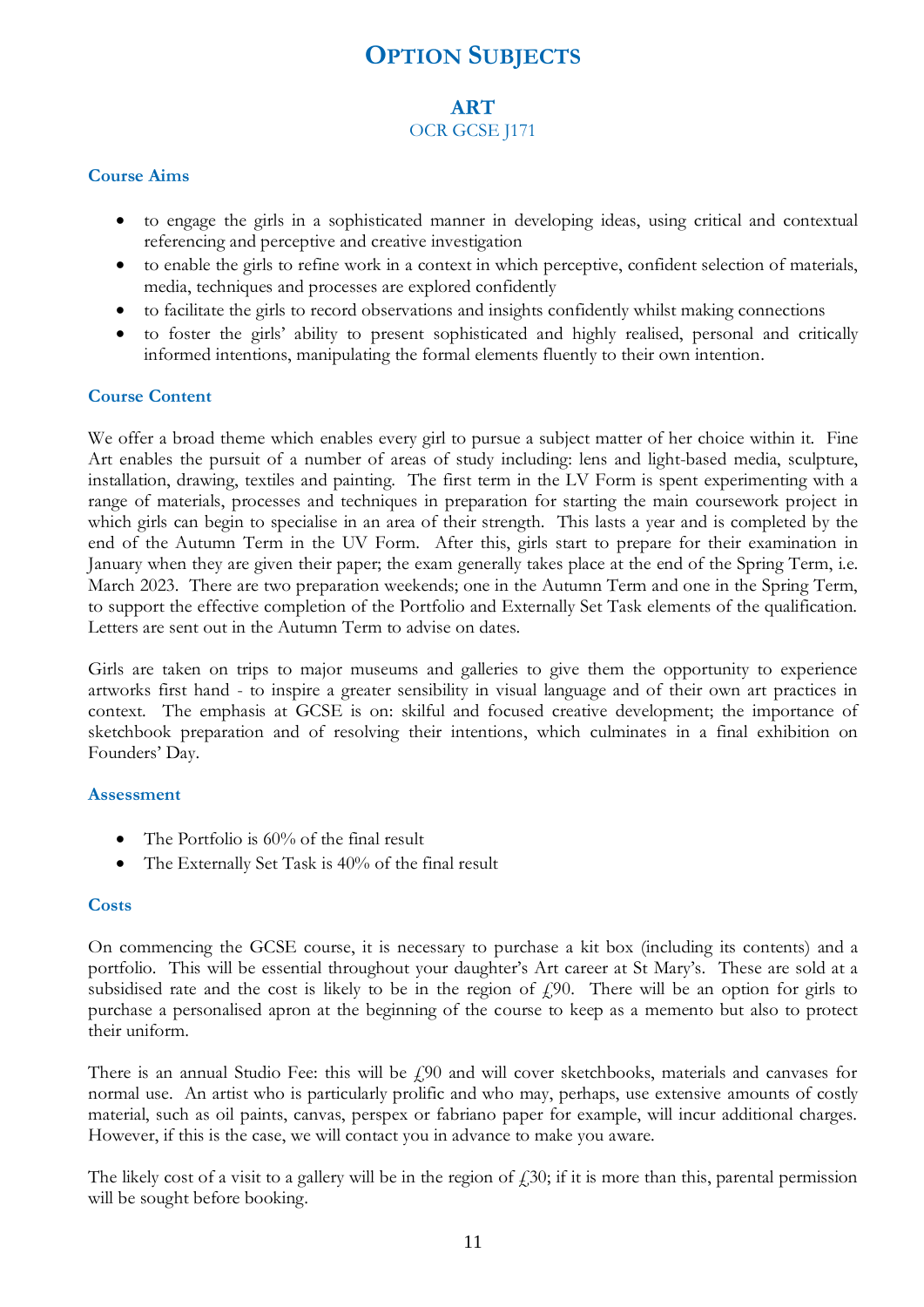The school reserves the right to exhibit and display girls' work as appropriate before its return. Any framing that is carried out is billed accordingly.

Girls completing Art are recommended to undertake the Adobe Accreditation available in the UV as part of the ECDL. It is a paid optional extra.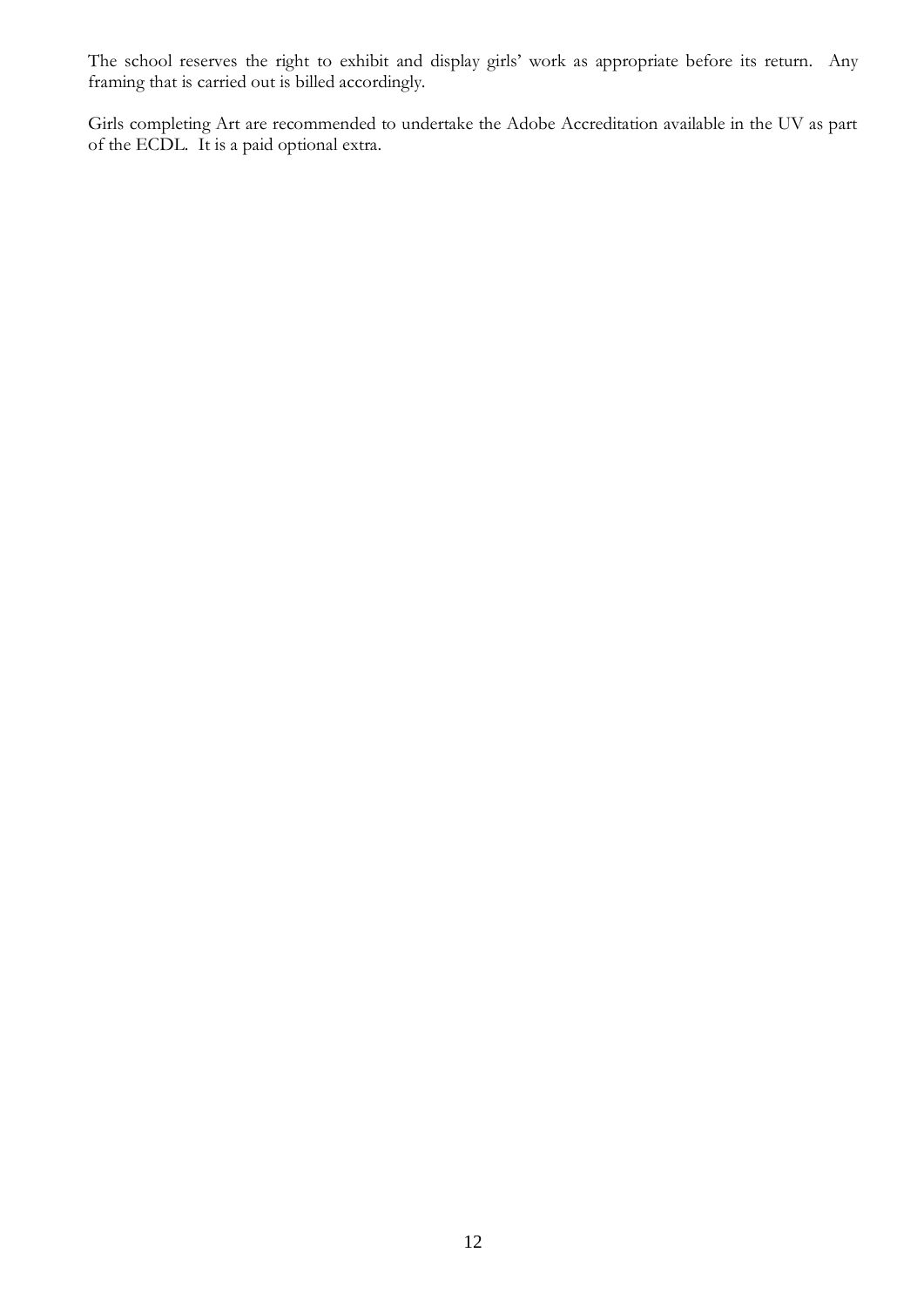#### **CLASSICAL CIVILISATION** OCR GCSE J199

#### **Aims**

To consider and learn about ancient culture in depth, by studying primary sources in translation and by considering the evidence from Classical Greece and Ancient Rome.

#### **Course Content**

There are two compulsory papers which require knowledge and a response to the topics:

- Thematic study on Women in the ancient world
- Literature and Culture The Homeric World

These topics aim to inspire candidates to engage in the process of enquiry into the Classical World so that they develop as effective and independent learners and as critical and reflective thinkers. They will also develop awareness of the continuing influence of the Classical World on later times and of the similarities and differences between the classical world and later times. They will come to make an informed personal response to the material studied.

#### **Assessment**

There are two written papers which are each of 1½ hours duration.

Both papers contribute 50% of the overall total.

#### **Who would benefit from this course?**

Anyone with a real interest in the Classical World would benefit from this course, but it is particularly appropriate for those girls who have studied Classical Civilisation in the UIV Form as an alternative to Latin. The content is clear and unambiguous and so would appeal to girls who need a clear direction in their learning.

#### **Costs**

Each year there is a Classics Trip to visit the classical sites usually in the Spring Term. In recent years we have been to Rome, the Bay of Naples and Classical Greece. The cost of this trip tends to be in the region of  $\ell$ 800. Although this is not a compulsory trip, it is highly recommended as it introduces the girls to a wider cultural understanding and allows them to put their classroom learning into context. Text books are provided, but some girls sometimes prefer to buy their set texts so that they can annotate them.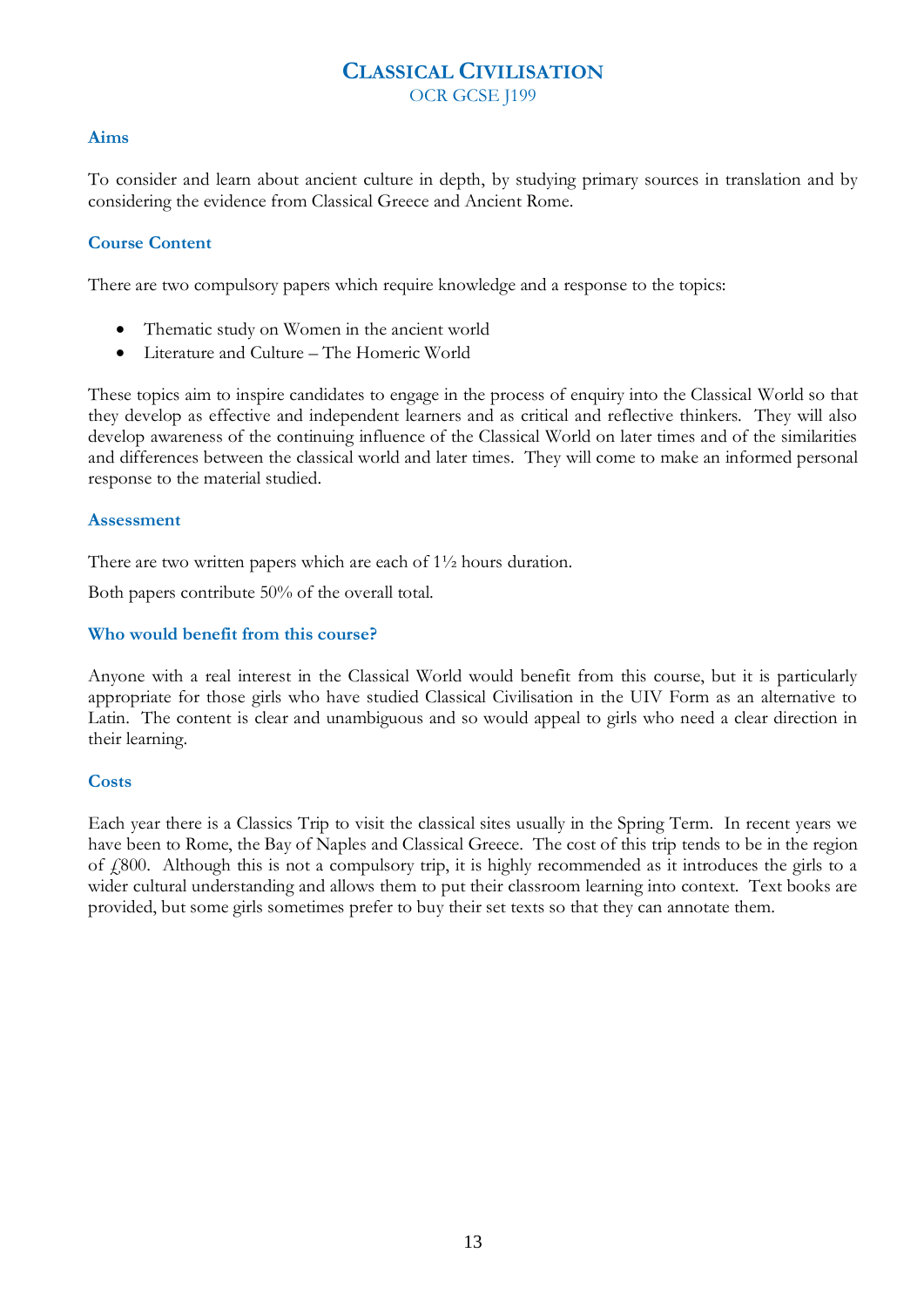#### **CLASSICAL GREEK** OCR GCSE J292

#### **Aims**

To consider and learn about an ancient culture in depth, by studying its language and extracts from its literature in the original.

- language: by studying and learning to read and translate Greek, girls analyse the forms and structures of language closely, and gain a closer understanding of its usage and possibilities. This also helps girls when learning Modern Languages. Through considering derivations from Greek they also gain a better understanding of English, particularly the more abstract English used in higher educational learning.
- literature: girls at GCSE study short extracts from ancient authors. These are currently Homer and Herodotus. It is exciting to read the works of writers who lived more than 2000 years ago in the original language, and to discover what they thought about issues which still concern us today, such as love, war, the family, loyalty, courage, empires, politics, religion, justice and life after death.
- background: the topics studied form a backdrop to the literature and help us understand the culture of the Greeks. Studying other cultures helps us to be more sensitive and analytical about our own culture and helps us to understand how human beings can feel, behave, and organise their societies.
- overall: girls are encouraged to look analytically at language, to enjoy problem solving through unseen translation and appreciating grammar, to respond imaginatively to the literature, to develop critical skills through writing about the set texts and to broaden outlooks through considering past civilisations.

#### **Course Content**

The language element of the course is prepared by using the course book *Greek to GCSE* which aims for a sure grasp of the grammar and relevant constructions and provides practice for unseen translation. This course book is supplemented by other courses where appropriate. There is a recommended vocabulary list which contains all the words girls are expected to know for GCSE. We prepare the set texts together thoroughly in class so that girls can be confident of knowing them well before the final examination.

#### **Assessment**

- Paper 1: Language this paper tests the candidate's ability in unseen translation and comprehension and grammatical structures of Classical Greek prose. Weighting 50%
- Paper 2: Prose Literature this tests knowledge, appreciation and understanding of the chosen Prose set text. Weighting 25%
- Paper 3: Verse Literature this tests knowledge, appreciation and understanding of the chosen Verse set text. Weighting 25%

#### **Costs**

Each year we offer all girls from the LV Form upwards who are studying Latin/Greek/or intend to study Classical Civilisation in the Sixth Form the opportunity to visit classical sites. In recent years we have been to Rome, Greece and Naples. As a guide, the cost of the trip is  $\ell$ 800. Although this is not a compulsory trip, it is highly recommended as it introduces the girls to a wider cultural understanding and allows them to put their classroom learning into context. Text books are provided, but the girls sometimes prefer to buy their set texts so that they can annotate them.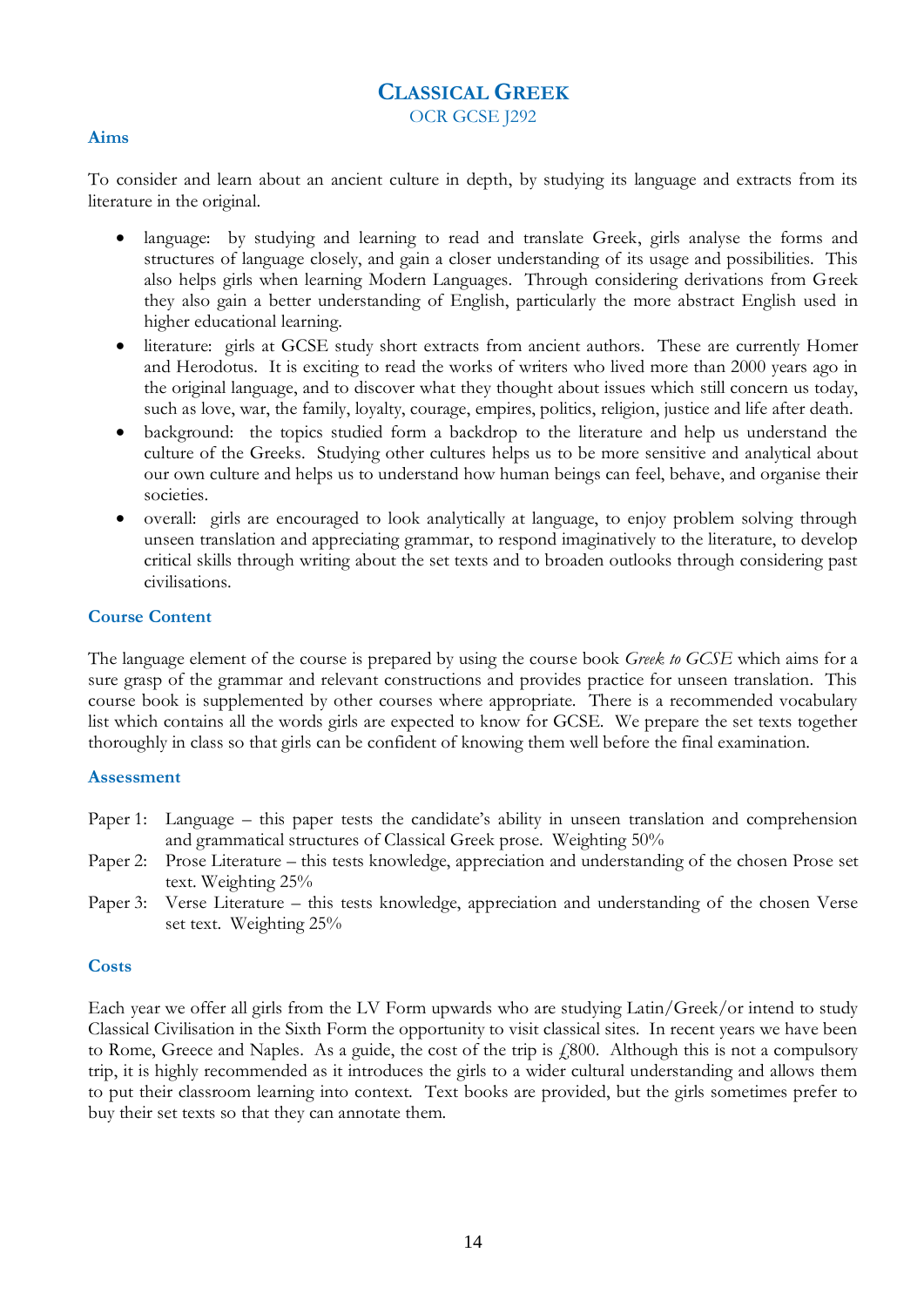#### **COMPUTER SCIENCE** AQA GCSE 8525

#### **Aims**

- to learn how to develop computer programs to solve problems
- to learn about technologies which are required for advances in a wide range of industries and research fields
- to learn about the changing nature of Computer Science and how this affects society.

#### **Course Content**

The course will cover the following aspects:

- Fundamentals of algorithms
- Programming
- Fundamentals of data representation
- Computer systems
- Fundamentals of computer networks
- Fundamentals of cyber security
- Ethical, legal and environmental impacts of digital technology
- Relational databases and SQL
- Programming project

#### **Assessment**

**Paper 1:** Computational thinking and problem solving (50% of the course)

• Practical aspects of the course focusing on: Fundamentals of algorithms; programming; fundamentals of data representation; computer systems

Paper 2: Written assessment (50% of the course)

• Theoretical aspects of the course focusing on: Fundamentals of data representation; Computer systems; Fundamentals of computer networks; fundamentals of cyber security; ethical, legal and environmental impacts of digital technology, Databases

#### **Programming Project**

The development of a computer progam along with the computer programming code itself which has been designed, written and tested by the student to solve a problem. The student is required to produce an original report outlining the development of this process. The project does not contribute to the final grade, but allows the student to develop problem solving skills essential for the exams, particularly Paper 1.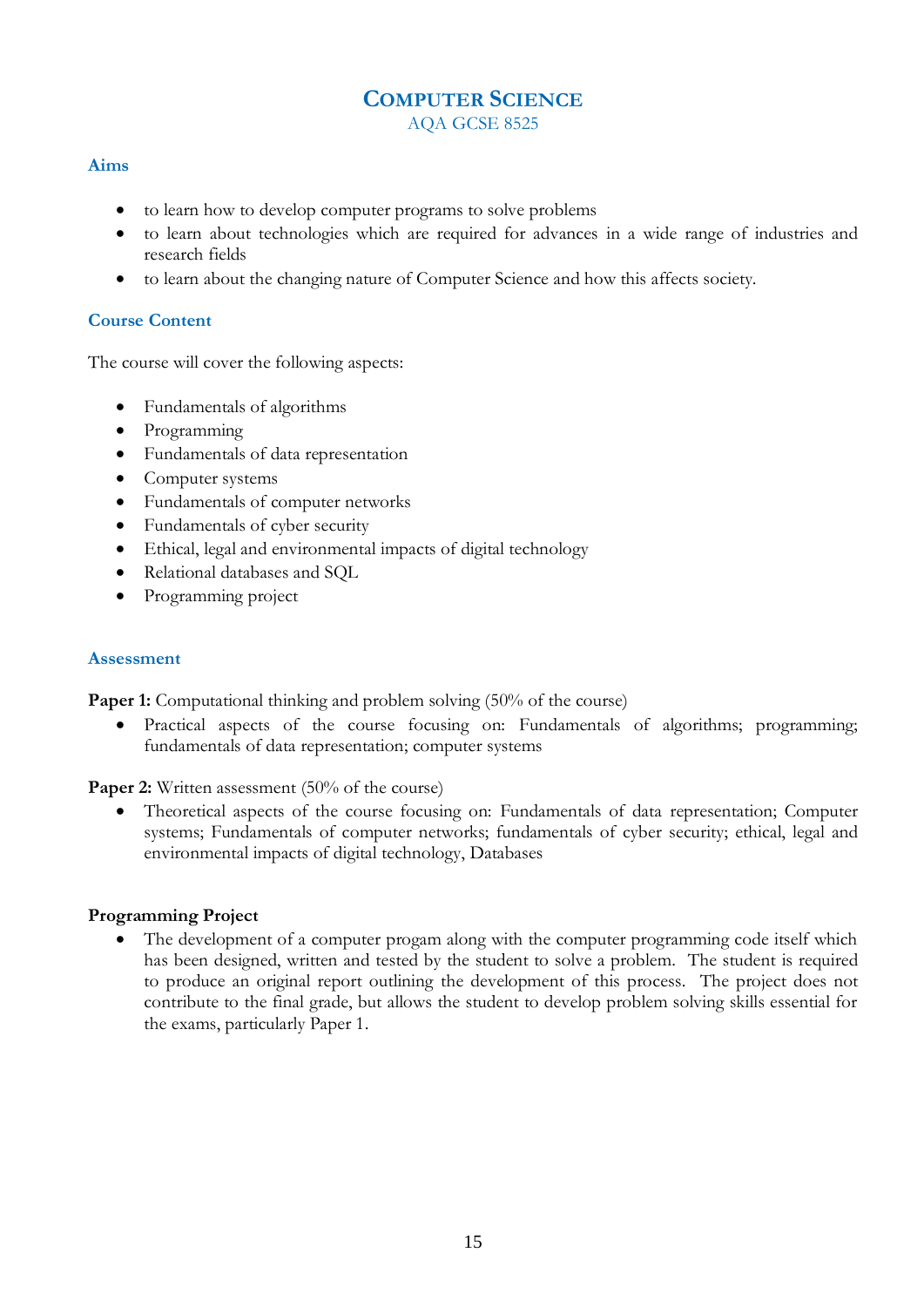#### **DRAMA** AQA GCSE 8261

#### **Aims**

- to have the opportunity to work creatively and practically
- to collaborate with others, think analytically and evaluate effectively
- to gain the confidence to pursue ideas, reflect and refine them
- to gain a toolkit of transferable skills, applicable both in further studies and in the workplace.

#### **Course Content and Assessment**

**Component 1: Understanding Drama** 40% - written exam 1 hour 45 minutes One question on the study of a set text and one question on live theatre seen during the course.

The set text studied and explored in preparation for this component will be '*Noughts and Crosses'* adapted by Dominic Cooke from the novel by Malorie Blackman.

#### **Component 2: Devising Drama** 40% - practical exam

The process of creating devised drama; the performance of devised drama (girls may contribute as performer or designer); the evaluation of one's own work.

#### **Component 3: Texts in Practice** 20% - practical exam

The performance of two extracts from one play (girls may contribute as performer or designer).

#### **Additional Information**

There will be:

- Opportunities to showcase practical work in the Delscey Burns Theatre and to take work on tour to other schools and venues.
- Workshops with visiting theatre companies and practitioners. Previous years have taken part in physical theatre and devising workshops with 'Wardrobe Ensemble'.
- Regular theatre trips which are a compulsory part of the course. The girls go to the theatre approximately once every Half Term. This informs both practical work and the written exam paper on live theatre. They are required to see a wide range of theatrical styles and genres as part of the course. Recent trips have included the opportunity to see *'Jerusalem'* at the Apollo Theatre, '*Wonder Boy'* at the Bristol Old Vic, and *'Blood Brothers'* at the Bath Theatre Royal.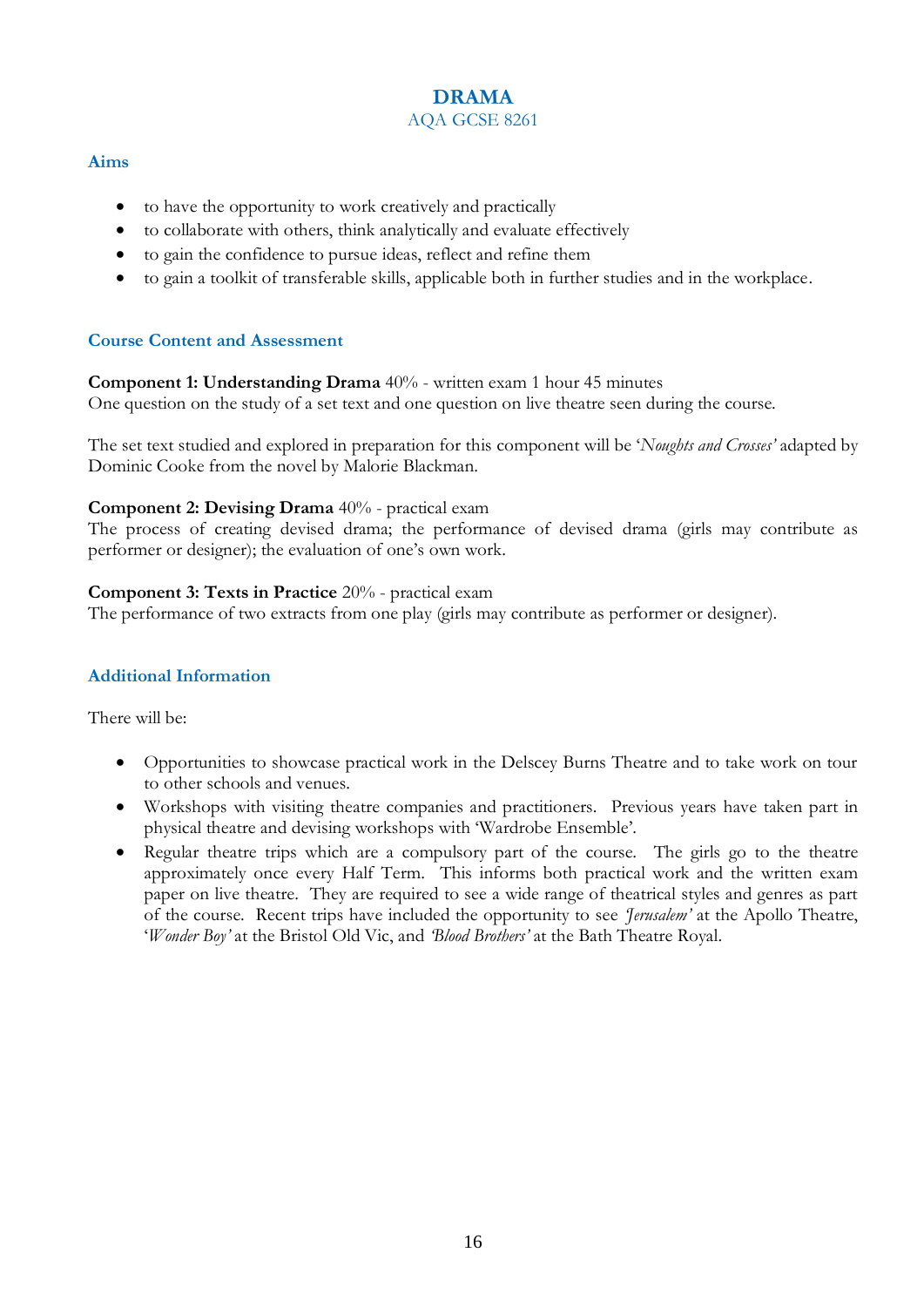# **GEOGRAPHY**

#### OCR GCSE B Geography – Geography for Enquiring Minds

#### **Aims**

The specification comprises the exploration of a range of exciting geographical topics, encapsulating both the geography of the United Kingdom and the rest of the world. Girls will be encouraged to make links between topics and to challenge their previous ideas developed in Geography through an enquiring approach to the content. Geographical and fieldwork skills are embedded throughout the content ensuring that the girls become both adaptable and resilient, regardless of which future pathway they might choose.

#### **Course Content and Assessment**

| Assessment Overview                                           |        | <b>Content Overview</b>                                                                                                          |
|---------------------------------------------------------------|--------|----------------------------------------------------------------------------------------------------------------------------------|
| Paper 1<br>Our Natural World<br>1 hour 15 minutes             | 35%    | Global Hazards<br>Changing Climate<br>Distinctive Landscapes<br>Sustaining Ecosystems<br>Fieldwork<br>Geographical Skills        |
| Paper <sub>2</sub><br>People and Society<br>1 hour 15 minutes | $35\%$ | Urban Futures<br>Dynamic Development<br>UK in the $21st$ Century<br><b>Resource Reliance</b><br>Fieldwork<br>Geographical Skills |
| Paper 3<br>Geographical Exploration<br>1 hour 30 minutes      | 30%    | Geographical Skills<br>Decision Making<br>Exercise                                                                               |

#### **Fieldwork**

At St Mary's we never underestimate the importance of Geographical fieldwork to the social, cultural and educational development of the girls and so have developed a comprehensive programme of fieldwork throughout the curriculum. To enable girls studying GCSE Geography to reach the highest grades, we conduct detailed residential fieldwork over a period of four days in the Summer Term of the LV year. This allows the girls to immerse themselves in their studies and to transfer the theory into reality in an exciting and inspirational environment. As a guideline for parents, the cost of this fieldtrip will be in the region of  $\ell$ 500. This will be all inclusive to include full board accommodation, excursions and all other expenses. A cost-free alternative will always be provided..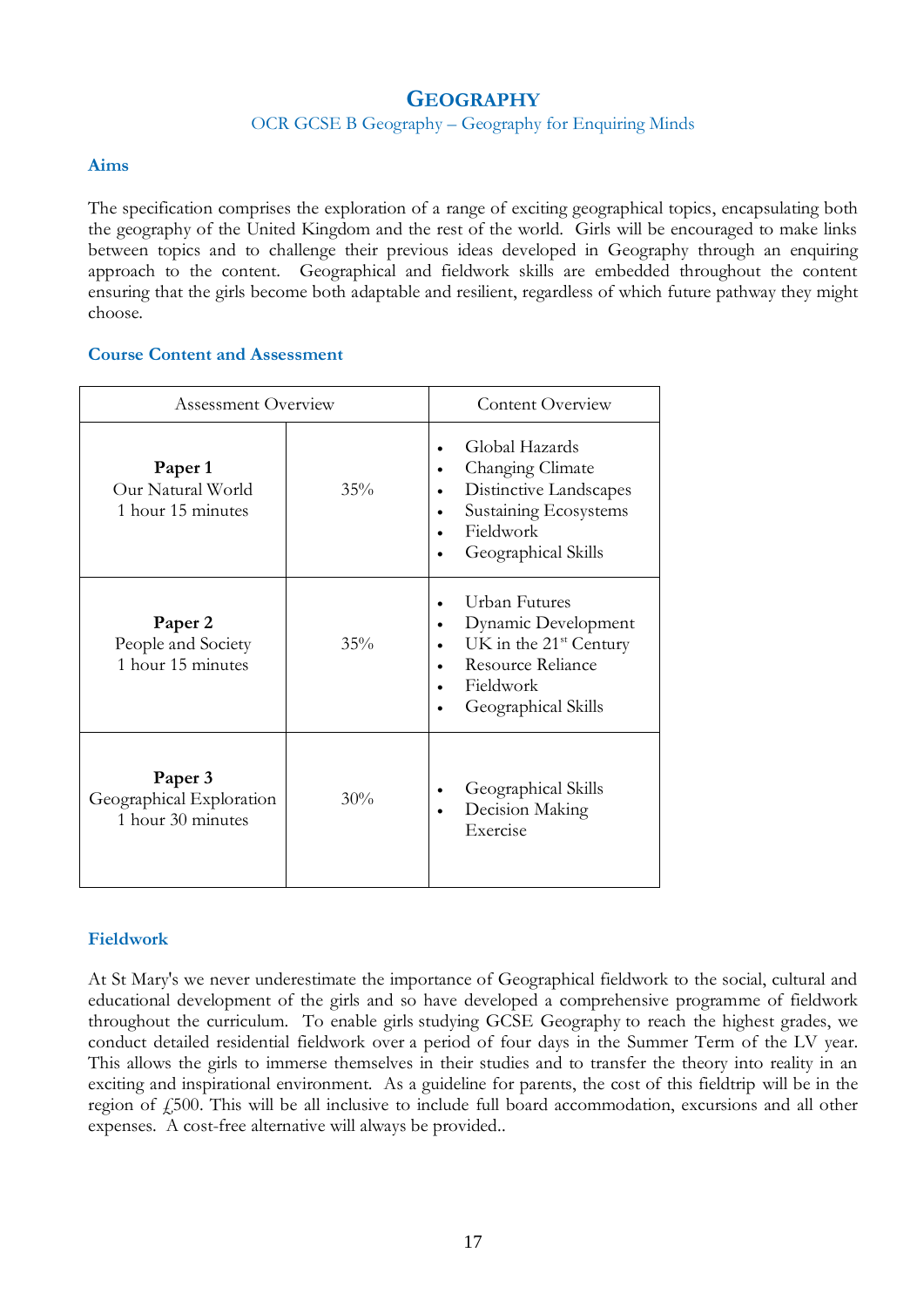## **HISTORY**  EDEXCEL IGCSE History (4HI1)

#### **Aims**

To understand the world we live in, it is vital to understand the past. This course helps the girls to investigate this in the following ways:

- teaching them skills which can be applied in other situations
- allowing them to consider what motivates people and helps them to understand major events and to develop skills of empathy
- asking them to question historical ideas and think for themselves
- teaching them to interpret historical sources and consider bias and propaganda
- helping them to communicate verbally and on paper; the girls develop essay writing skills and in lessons discuss historical issues and make their own judgements.

#### **Course Content**

The course covers crucial European and global historical developments in the twentieth century. The papers are laid out in examination format which is also the order in which they will be taught.

#### **Paper 1: Depth Studies**

#### **Option 3: Germany: development of dictatorship, 1918-45**

- The establishment of the Weimar Republic and the recovery of Germany, 1924-29
- The rise of Hitler and the Nazis, and life in Nazi Germany
- Germany and the occupied territories during the Second World War

#### **Option 6: A world divided: superpower relations, 1943-1972**

- Reasons for the Cold War and early developments, 1945-49
- The Cold War in the 1950s
- Three crises: Berlin, Cuba and Czechoslovakia. The thaw and moves towards détente 1963-72

#### **Paper 2: Historical Investigation and Breadth Study**

#### **Option 3 (A2): Russia and the Soviet Union, 1905-1924**

- Tsarist rule 1905-1914 and opposition: the impact of the First World War
- The February Revolution and the Bolshevik seizure of power
- Civil War, War Communism and the New Economic Policy (NEP)

#### **Option 4 (B4): China: conflict, crisis and change, 1900-1989**

- China 1900-34 and the triumph of Mao and the CCP, 1934-49
- Change under Mao, 1949-63 and the impact of the Cultural Revolution
- China after Mao, 1969-89

#### **Assessment**

Both papers are of  $1\frac{1}{2}$  hours duration and are worth 50% of the total. There are two multi-part questions in each paper.

#### **Costs**

The Department provides all textbooks.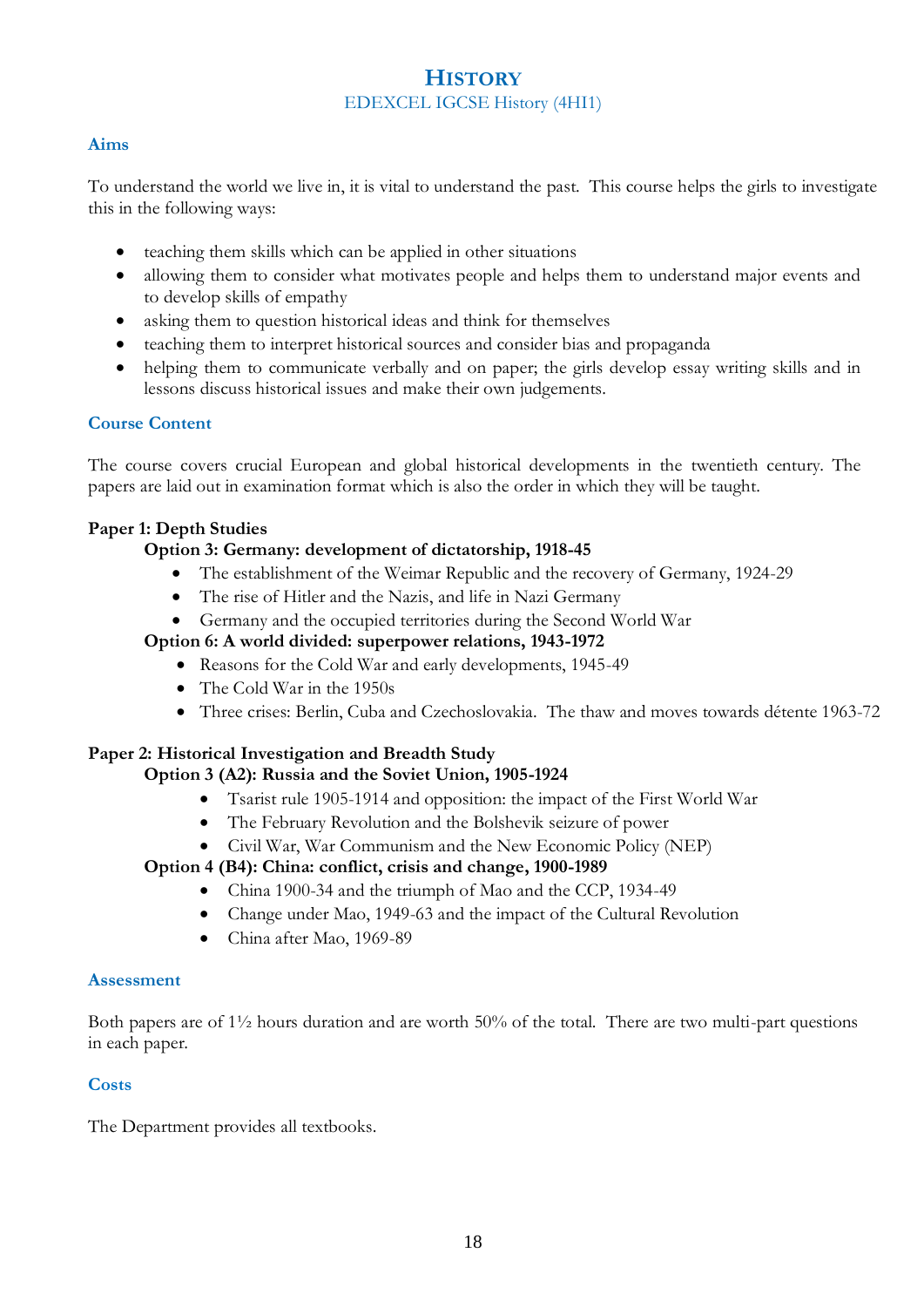## **LATIN** OCR GCSE J282

#### **Aims**

To consider and learn about an ancient culture in depth by studying its language and extracts from its literature in the original.

- language: by studying and learning to read and translate Latin, girls analyse the forms and structures of language closely, and gain a closer understanding of its usage and possibilities. This also helps girls when learning Modern Languages. Through considering derivations from Latin they also gain a better understanding of English, particularly the more abstract English used in higher educational learning.
- literature: girls at GCSE study short extracts from ancient authors. These will be Virgil and selections from other authors. It is exciting to read the works of writers who lived more than 2000 years ago in the original language, and to discover what they thought about issues which still concern us today, such as love, war, the family, loyalty, courage, empires, politics, religion, justice and life after death.
- background: this is studied to form a backdrop to the literature and help us understand the culture of the Romans. Studying other cultures helps us to be more sensitive and analytical about our own culture and helps us to understand how human beings can feel, behave, and organise their societies.
- overall: girls are encouraged to look analytically at language, to enjoy problem solving through unseen translation, to respond imaginatively to the literature, to develop critical skills through writing about the set texts and to broaden outlooks through considering past civilisations.

#### **Course Content**

The language element of the course is prepared by using the *Cambridge Latin Course* and *Latin from Common Entrance to GCSE*; these aim for a sure grasp of the grammar and relevant constructions and provide practice for unseen translation. These course books are supplemented by other courses where appropriate. There is a recommended vocabulary list which contains all the words girls are expected to know for GCSE. We prepare the set texts together thoroughly in class so that girls can be confident of knowing them well before the final examination.

#### **Assessment**

- Paper 1: Language this paper tests the candidate's ability in unseen translation and comprehension and grammatical structures of Latin prose. Weighting 50%
- Paper 2: Prose Literature this paper tests knowledge, appreciation and understanding of the chosen set text. Weighting 25%
- Paper 3: Verse Literature this paper tests knowledge, appreciation and understanding of the chosen set text. Weighting 25%

#### **Costs**

Each year we offer all girls from the LV Form upwards who are studying Latin/Greek/or intend to study Classical Civilisation in the Sixth Form the opportunity to visit classical sites. In recent years we have been to Rome, Greece and Naples. As a guide, the cost of the trip is  $\zeta$ 800. Although this is not a compulsory trip, it is highly recommended as it introduces the girls to a wider cultural understanding and allows them to put their classroom learning into context. Textbooks are provided, but the girls sometimes prefer to buy their set texts so that they can annotate them.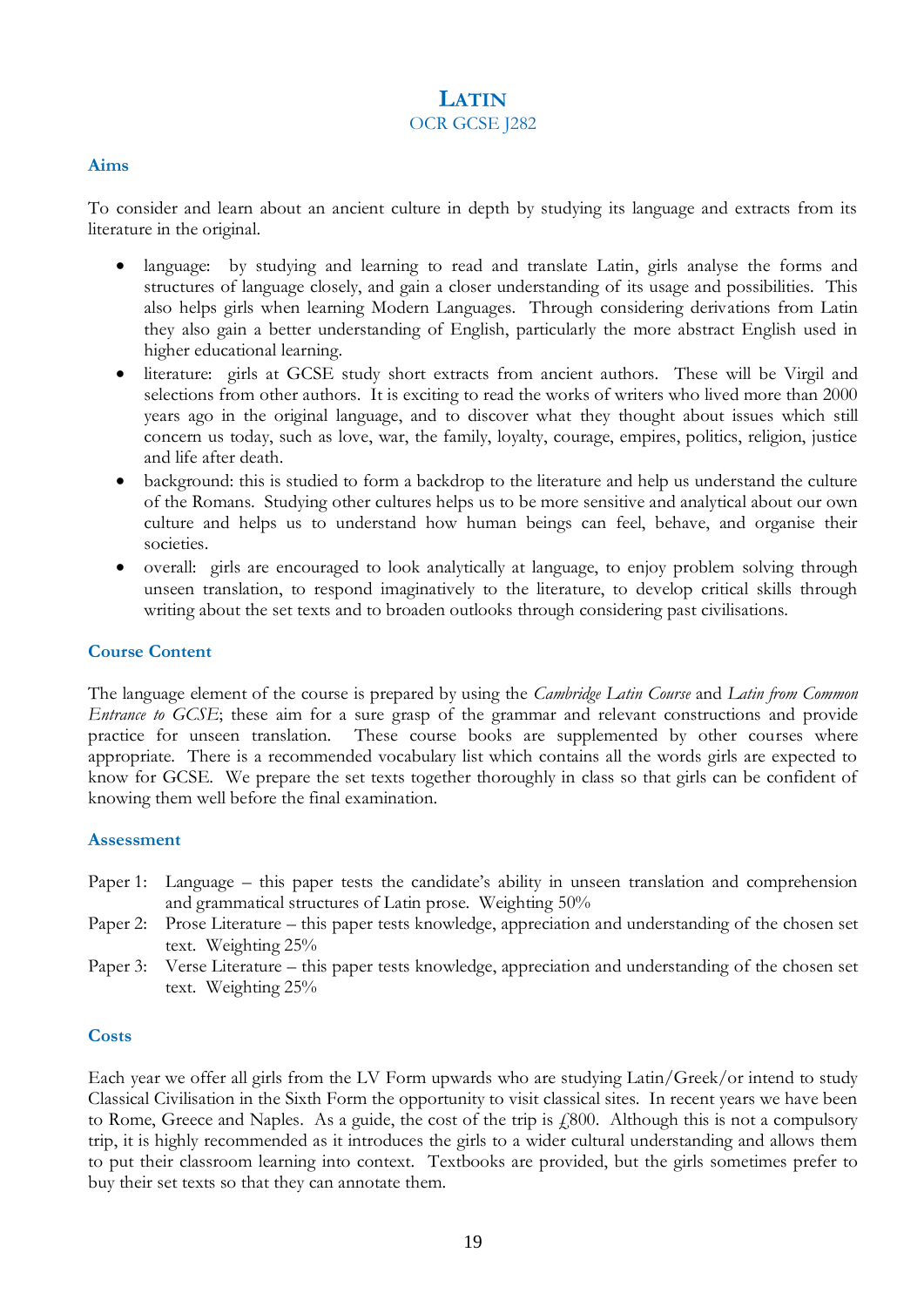## **MUSIC** OCR GCSE J536

#### **Aims**

- to develop the knowledge, understanding and appreciation of a range of styles of music from different times and cultures
- to develop the ability to play an instrument or sing, or to take up an instrument or singing, and produce fluent, technically assured, and musically satisfying solo and ensemble performances
- to develop the ability to craft original musical compositions, using different techniques and with an understanding of music theory.

#### **Course Content and Assessment**

#### *Integrated Portfolio (Area of Study 1, 'My Music'): 30%*

- In this coursework unit, students develop their understanding of performance and composition through exploration of their own instrument within styles and genres of their choosing
- Solo performance on the student's choice of instrument or voice, recorded in UV
- ABRSM grade 5 level or higher to obtain highest marks
- Composition for instruments or voices of the candidate's choice, in any style and for any purpose

#### *Practical Component: 30%*

- Further coursework unit completed in UV
- Ensemble performance on the candidate's choice of instrument or voice
- ABRSM grade 5 level or higher to obtain highest marks
- Composition to a set brief and incorporating a stimulus given by the exam board

*Listening and Appraising: 40%* (examination paper 1 hour 30 minutes sat in the Summer Term of UV)

- Listening questions, musical dictation and one extended response
- Students demonstrate their knowledge and understanding of musical elements, contexts and language
- No set works: students study styles and genres, from which music is taken for the exam

The prescribed Areas of Study for the Listening and Appraising paper are:

- Area of Study 2, The concerto through time
	- The Baroque concerto grosso and solo concerto
	- The Classical-era concerto
	- The Romantic-era concerto
- Area of Study 3, Rhythms of the world
	- Indian music: North Indian classical music, and bhangra
	- Calypso
	- Samba
	- Music of the Eastern Mediterranean
	- Percussion music of West Africa
- Area of Study 4, Film and video game music
- Area of Study 5, Conventions of pop
	- Rock and roll of the '50s and '60s
	- Rock anthems of the '70s and '80s
	- Ballads of the '80s and '90s
	- Solo artists: 2000-present day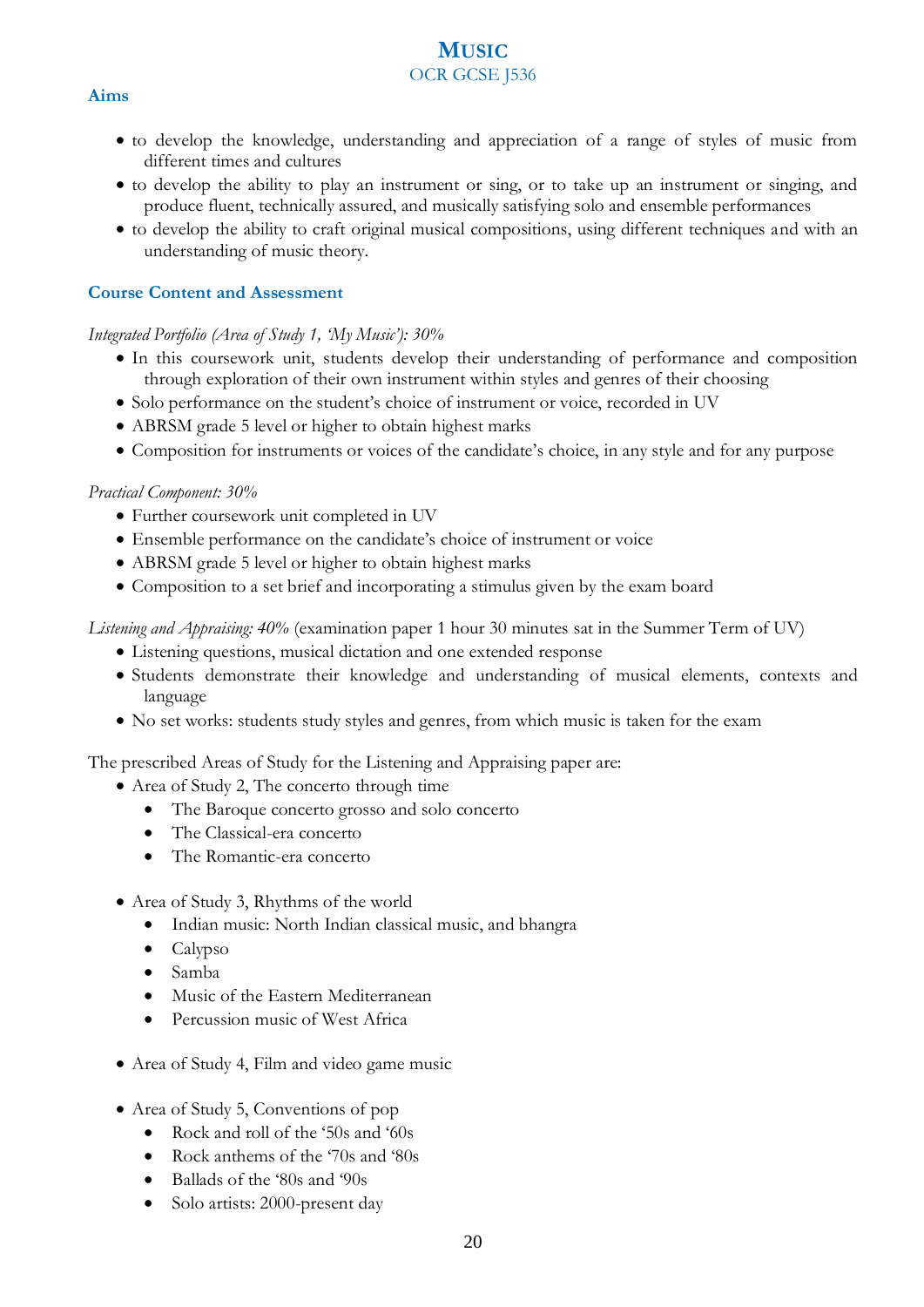#### **RELIGIOUS STUDIES – FULL COURSE** AQA GCSE 8062

All girls will study either the Short Course GCSE (see page 8) or opt for the Full Course GCSE in Religious Studies. The latter covers two religions in greater depth than the Short Course, as well as a broader selection of philosophical and ethical studies, covering all manner of topics from the existence of God to the treatment of animals, the origins of the universe to the morality of warfare. The increased religious philosophical and ethical component of the Full Course GCSE will be of particular interest to any girls who may wish to continue the subject at A Level.

#### **Aims**

In the Full Course, the girls will:

- be challenged with questions about belief, values, meaning, purpose and truth, enabling them to develop their own values and attitudes towards contemporary issues
- gain an appreciation of how religion, philosophy and ethics form the basis of our culture
- be encouraged to develop their analytical and critical thinking skills; the ability to work with abstract ideas; develop leadership and research skills
- develop their ability to construct well-argued, well-informed, balanced and structured written arguments, demonstrating their breadth and depth of understanding.

#### **Course Content**

The specification covers a range of religions and philosophical and ethical themes, ensuring that the girls have a variety of stimulating topics with which to engage.

**Section A:** the Full Course requires the girls to demonstrate knowledge and understanding of the beliefs, teachings and practices of two religions: we explore both Christian and Jewish religious beliefs and practices including the variety of views and expressions found within both religious traditions. This religious exploration will form one of the two examination papers.

**Section B:** in the other half of the course we follow four thematic topics which allow the girls to explore the religious, philosophical and ethical implications of the following themes, from both the Christian perspective and that of other major world religions:

- **Religion and Life:** this topic covers the philosophical and scientific debates surrounding the origin of life, religious teachings on the sanctity of life and ethical discussions about abortion, euthanasia and animal experimentation.
- **The existence of God and revelation:** here we study how philosophers have tried to prove and disprove God's existence and whether we can know anything at all about God. Visions, miracles, evil, suffering and science will all be covered.
- **Religion, Peace and Conflict**: this covers the exploration of issues such as peace, protest, forgiveness, war and violence as well as the ethics of weapons of mass destruction.
- **Religion, Crime and Punishment**: Why do we punish criminals? Can corporal punishment or capital punishment ever be justified? What about forgiveness and reconciliation? All these questions will be discussed, and more, with a focus on religious and non-religious views.

#### **Assessment**

There will be two written examinations at the end of the course. Both exams are 1 hour and 45 minutes in length.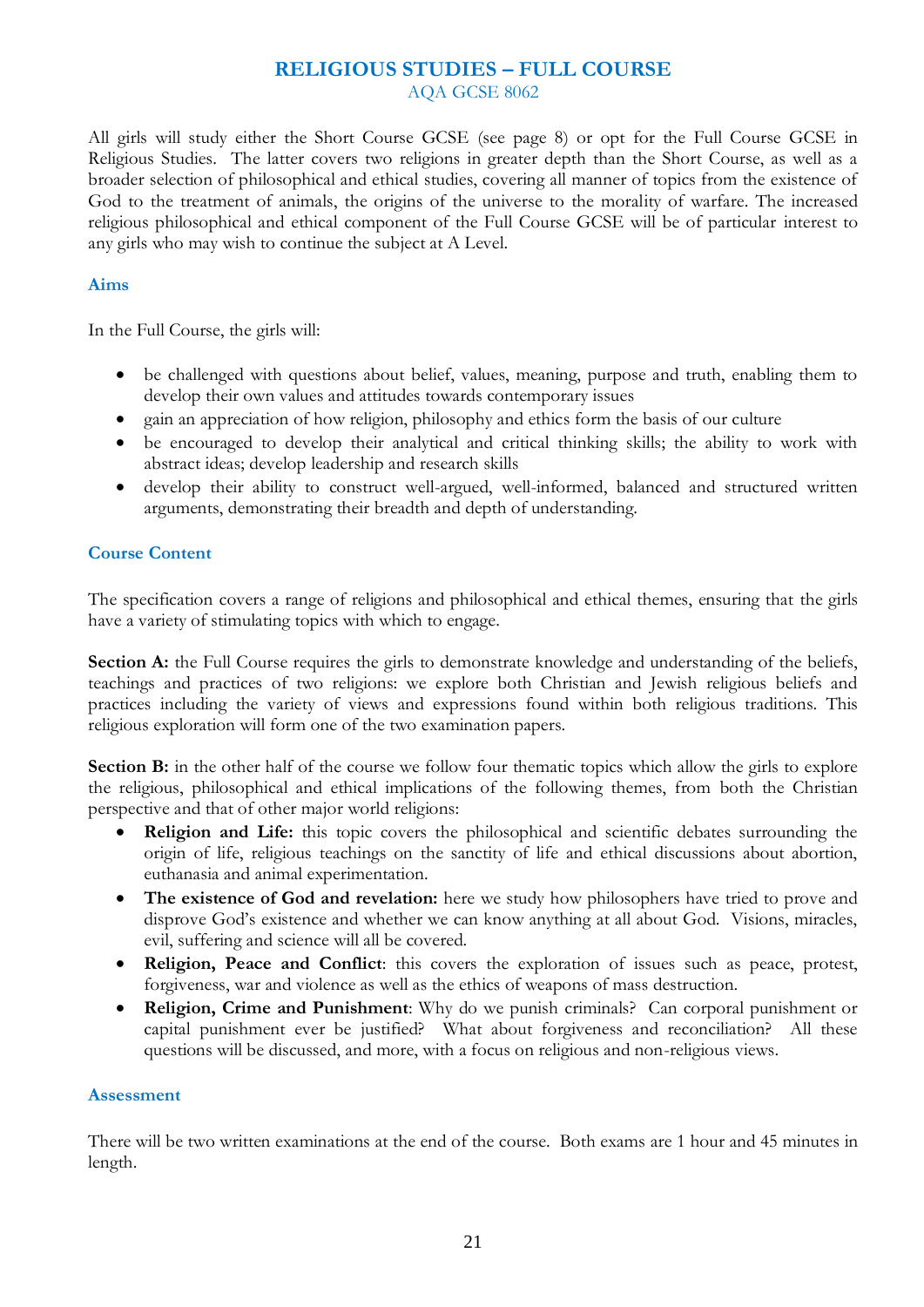# **ADDITIONAL COURSES OFFERED IN THE FIFTH FORM**

## **BCS**

# **EUROPEAN COMPUTER DRIVING LICENCE (ECDL) FLEXIQUAL ECDL ITQ L2**

#### **Aims**

- to gain an internationally recognised certificate of computer skills using Microsoft Office 2010 software
- to support learning in other subjects and later life
- to provide skills which will be utilised in work experience and holiday or gap year employment
- for inclusion on the UCAS form as further proof of the wide curriculum the girls have followed.

#### **Course content**

There are five modules in the ECDL Level 2 certificate:

- Word Processing
- Spreadsheet Software
- Presentation Software
- IT Security for Users
- Improving Productivity using IT

#### **Assessment**

The ECDL is an independent learning programme consisting of on-line learning material from Atlas Could and a testing module from the British Computer Society. The use of the online programme allows for differentiated learning as girls progress at their own rate taking tests when they are ready. The girls are able to have instant feedback on all tests and have an online log of all results. The pass mark for each module is 75%; on completion of the five modules a certificate is awarded. An official from the BCS visits annually to verify the work externally.

#### **Costs**

This course costs  $f<sub>1</sub>92$  which covers BCS Registration and the on-line learning, testing materials and certification.

# **EUROPEAN COMPUTER DRIVING LICENCE (ECDL) ADVANCED**

Girls who have successfully completed the L2 EDCL Course and who wish to develop advanced spreadsheet and database skills and to be considered expert in word processing and presentation software have the option to study the Advanced ECDL Course. This is recognised nationally and internationally as one of the highest IT qualifications.

Each module can be studied independently or, if all five of the modules are successfully completed (75% pass mark), it becomes an ITQ, L3, A Level equivalent qualification which carries 24 UCAS points.

#### **Costs**

Each examination costs  $f<sub>i</sub>43.50$ , which covers the learning materials, testing with the BCS and certification.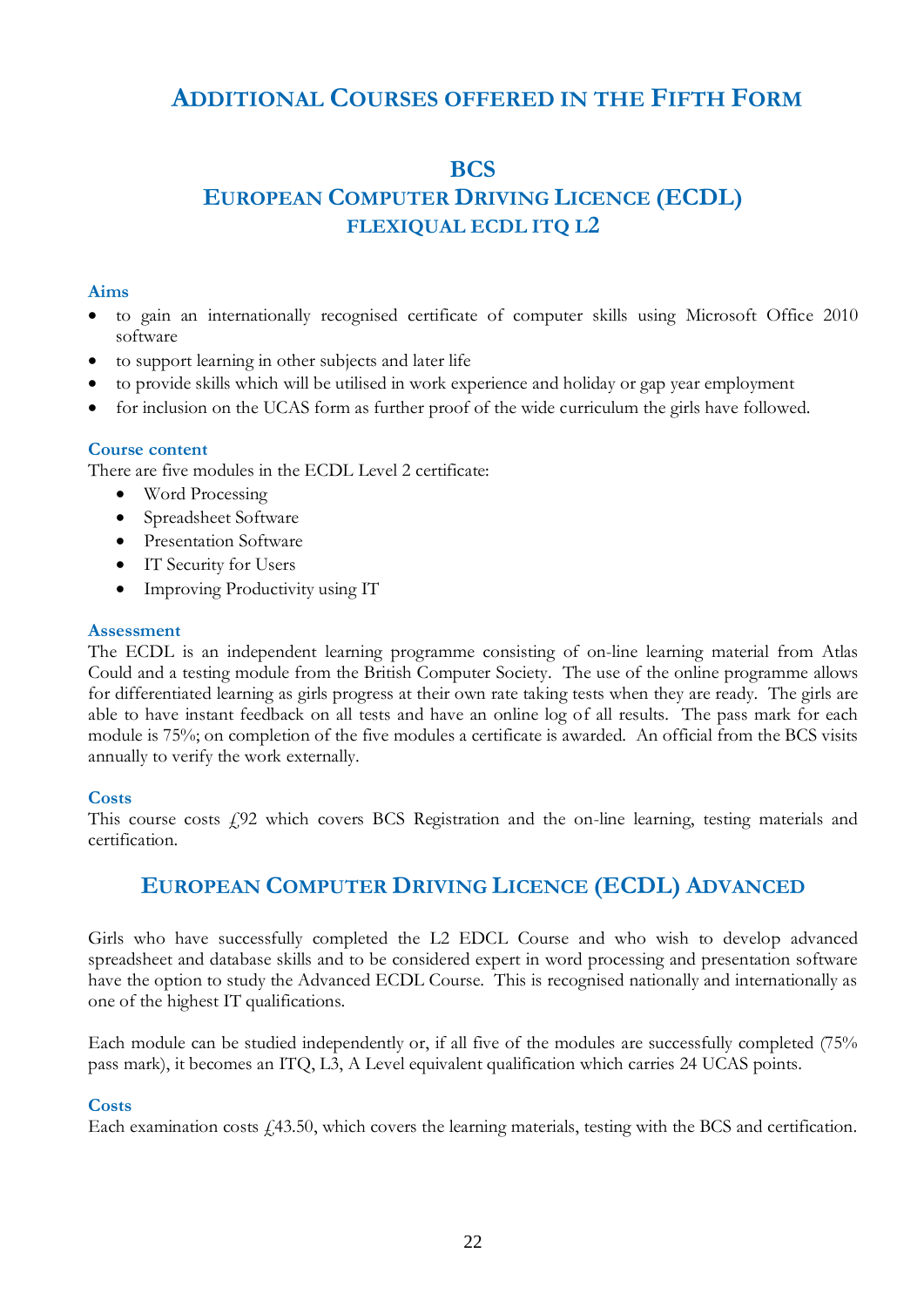# **PERSONAL DEVELOPMENT AND WELLBEING**

Personal Development and Wellbeing bears directly on the quality of life and the happiness and fulfilment that young people are able to achieve, now and in the future and all pupils in the Fifth Forms participate in a core bespoke programme that has been developed specifically for St Mary's pupils at this key transitional stage.

We pay particular attention to each pupil's psychological development and the capacity to cope with the increasing pressures and challenges which they all face as they navigate the world in which they live. Liaison across the whole school takes place, particularly with the House staff, the Health Centre and the Catering Department to ensure a holistic approach to each pupils Wellbeing.

Aims of the programme:

- To help support every pupil to become a healthy, considerate, responsible young adult
- To equip each pupil with the knowledge and skills to make informed choices to manage risk, stay safe and enhance and enrich their own and others' lives
- To provide opportunities for pupils to reflect on their own values, attitudes and identity
- To develop skills of enquiry and communication, make effective transitions and develop positive relationships
- To promote pupils spiritual, moral, social and cultural development, increasing their self confidence
- To develop the ability to know, articulate and manage their own emotions and to empathise with those of others
- To develop emotional wellbeing, self-efficacy and resilience when facing difficulties, coping with pressures and resolving conflict

The following key strands of Wellbeing are addressed:

- Emotional Health
- Healthy Living
- Positive Relationships
- Gratitude and Altruism
- Positive Thinking

#### **Additional Fifth Form Units:**

- Financial awareness
- Human rights
- Living in the wider world
- Relationship and Sex Education
- Drugs Education
- Resilience
- Study Skills and Work-Related Learning

This core programme is supplemented by external specialists who visit the school to take workshops and deliver lectures.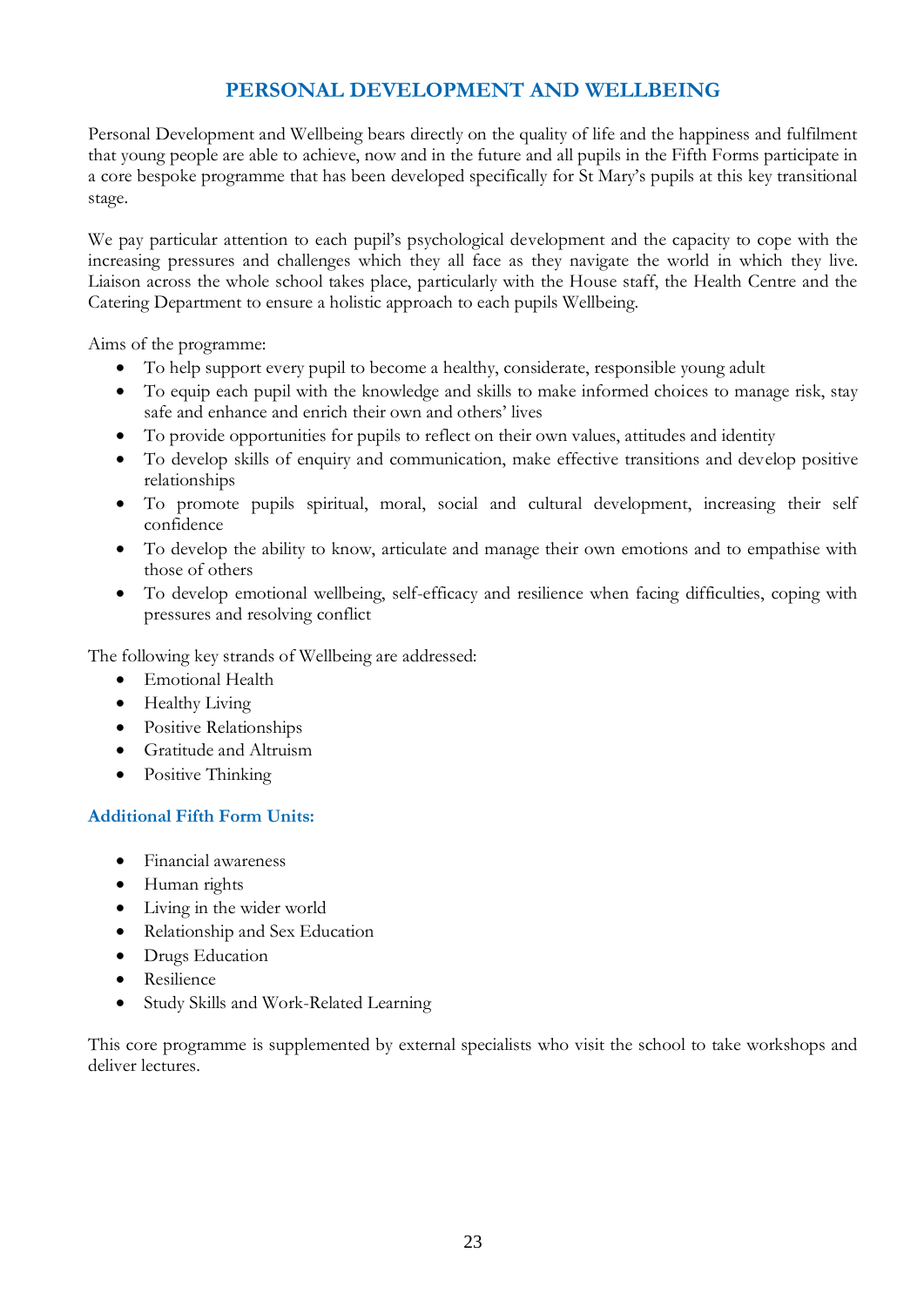## **CAREERS DEVELOPMENT**

Careers advice and guidance at St Mary's is not seen as an 'extra' thing which we do but it is rather an integral part of our curriculum both inside and outside the classroom. We believe that everybody has a role to play and, as such, there is a sense of collective efficacy in ensuring that we deliver this area well, giving the girls the best possible individual support through our 1:1 tutoring system.

At the heart of our careers advice and guidance is a belief that girls should be led by their passions and interests when it comes to making important choices about their future. This will ensure that they invest in making the most of their learning and develop the skills which will later be valued in the workplace. This awareness is supported with a PD programme in which pupils of all years explore a module on Life in the Wider World. This module provides guidance about the world of work and decision making.

The LVI have dedicated time on their Saturday morning Motiv8 programme to reflect and explore Careers and Higher Education.

Pupils in the UV are invited to complete My Career Choice to help them make informed decisions about their future careers. This consists of an online aptitudinal test and career choice questionnaire, followed up by optional one-to-one interviews based on the results of those tests. Advice is given on possible careers, and this helps to form the basis of further discussion between the pupil, Tutor and Director of Sixth Form. All UV Form pupils are also encouraged to complete a work experience week following the GCSE examinations in the summer.

We also have a number of Careers events involving external speakers in which girls are able to take part. We have a Careers Networking Evening for the UV, a series of informal lunch time careers seminars, an 'Inspiring Futures' Careers Conference for the LVI, our Tuesday night Lecture Programme and events run by the CGA.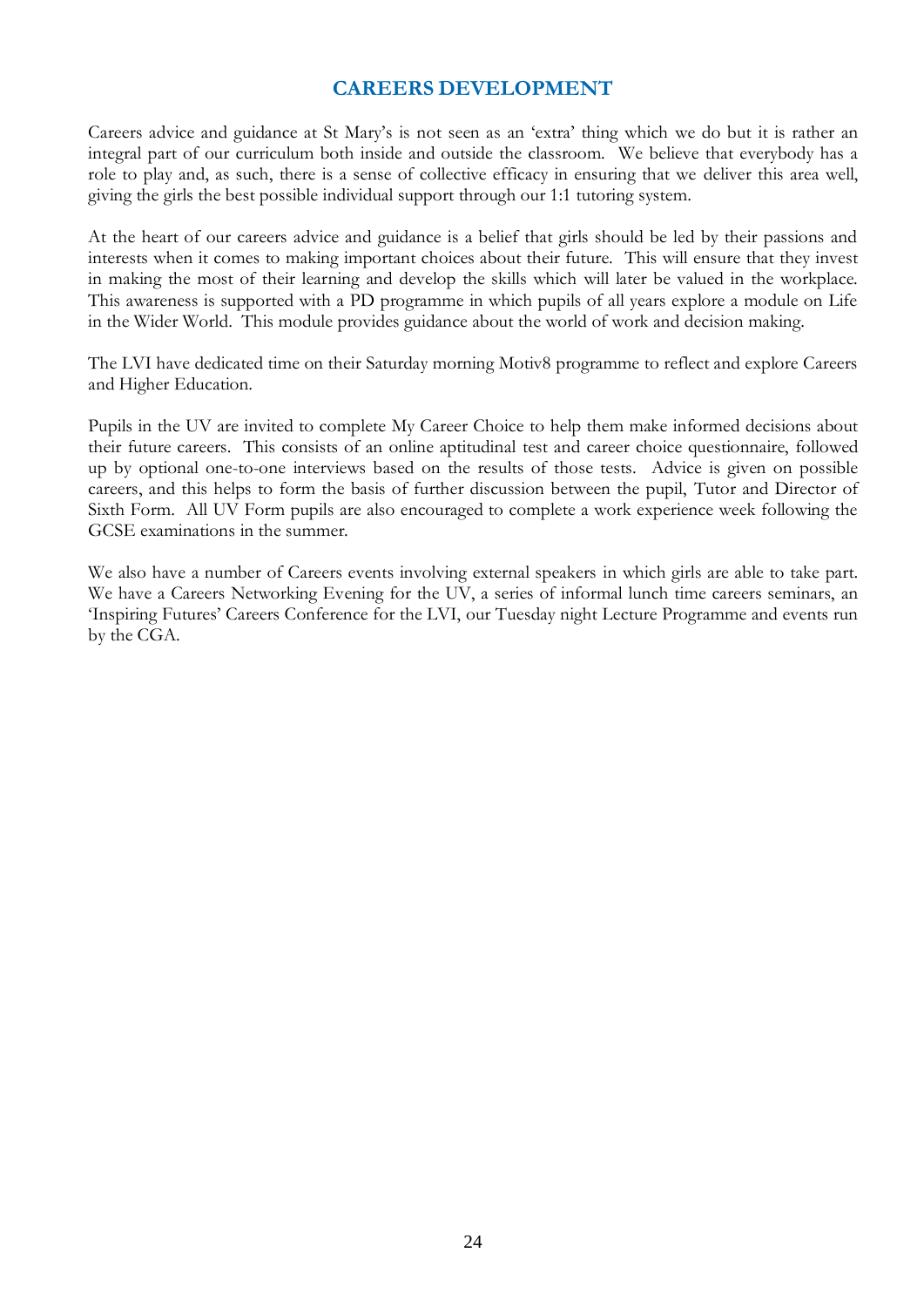# **THE DUKE OF EDINBURGH'S AWARD**

#### **Aims**

All LV Form girls are invited to participate in the Bronze DofE programme. In taking part, it is hoped that girls will:

- develop their talents and abilities through regular, enthusiastic participation in their chosen activity programmes
- have fun and gain self-esteem and self-confidence
- learn to work in a team, seeing the best in others and coping with their own and other people's strengths and weaknesses
- develop the skills of good organisation, forward planning and leadership
- be of service to others through volunteering
- meet challenges, especially on Expeditions
- take responsibility for their eDofE electronic logbook in order to gain their Award.

#### **Programme Content**

Each participant's DofE programme has four sections: Volunteering, Physical, Skills, Expedition. Individual help is available in choosing suitable programmes and girls who are very busy are encouraged to use some of their existing activities for DofE.

| <b>SECTION</b> |           | <b>REQUIREMENTS</b>                                | <b>TIME</b>        | <b>STARTING</b>  |
|----------------|-----------|----------------------------------------------------|--------------------|------------------|
| Volunteering   | $\bullet$ | Devise programmes of Volunteering, eg through      | $3$ or $6*$ months | From Autumn of   |
|                |           | Charity Fundraising initiatives in school or at    |                    | UIV or as soon   |
|                |           | home, often with a group of friends                |                    | as is practical  |
|                |           | Minimum 1 hour per week                            |                    | thereafter       |
| Physical       | $\bullet$ | Follow their chosen activity regularly (minimum an | $3$ or $6*$ months | From Autumn of   |
|                |           | hour a week), enthusiastically and purposefully    |                    | UIV or as soon   |
|                |           | during the whole time period                       |                    | as is practical  |
|                |           | Make good progress                                 |                    | thereafter       |
| <b>Skills</b>  |           | Follow their chosen activity regularly (minimum an | $3$ or $6*$ months | From Autumn of   |
|                |           | hour a week), enthusiastically and purposefully    |                    | UIV or as soon   |
|                |           | during the whole time period                       |                    | as is practical  |
|                |           | Make good progress                                 |                    | thereafter       |
| Expedition     |           | Learn First Aid                                    | 2 x 6 hour days    | First Aid Course |
|                |           | Attend Spring and Summer Term training/            | walking $+1$       | Spring of LV.    |
|                |           | planning                                           | night's camping    |                  |
|                |           | One Sunday Day Training Walk - Autumn Term         | on a Practice      | Expedition       |
|                | ٠         | Practice Weekend Expedition - Spring Term          | and a Final        | Training and     |
|                |           | Final Expedition Weekend - Summer Term             | Expedition         | Planning during  |
|                |           | Each team must show that they are safe,            |                    | LV year.         |
|                |           | trustworthy, purposeful and competent              |                    |                  |

\* one section must last 6 months.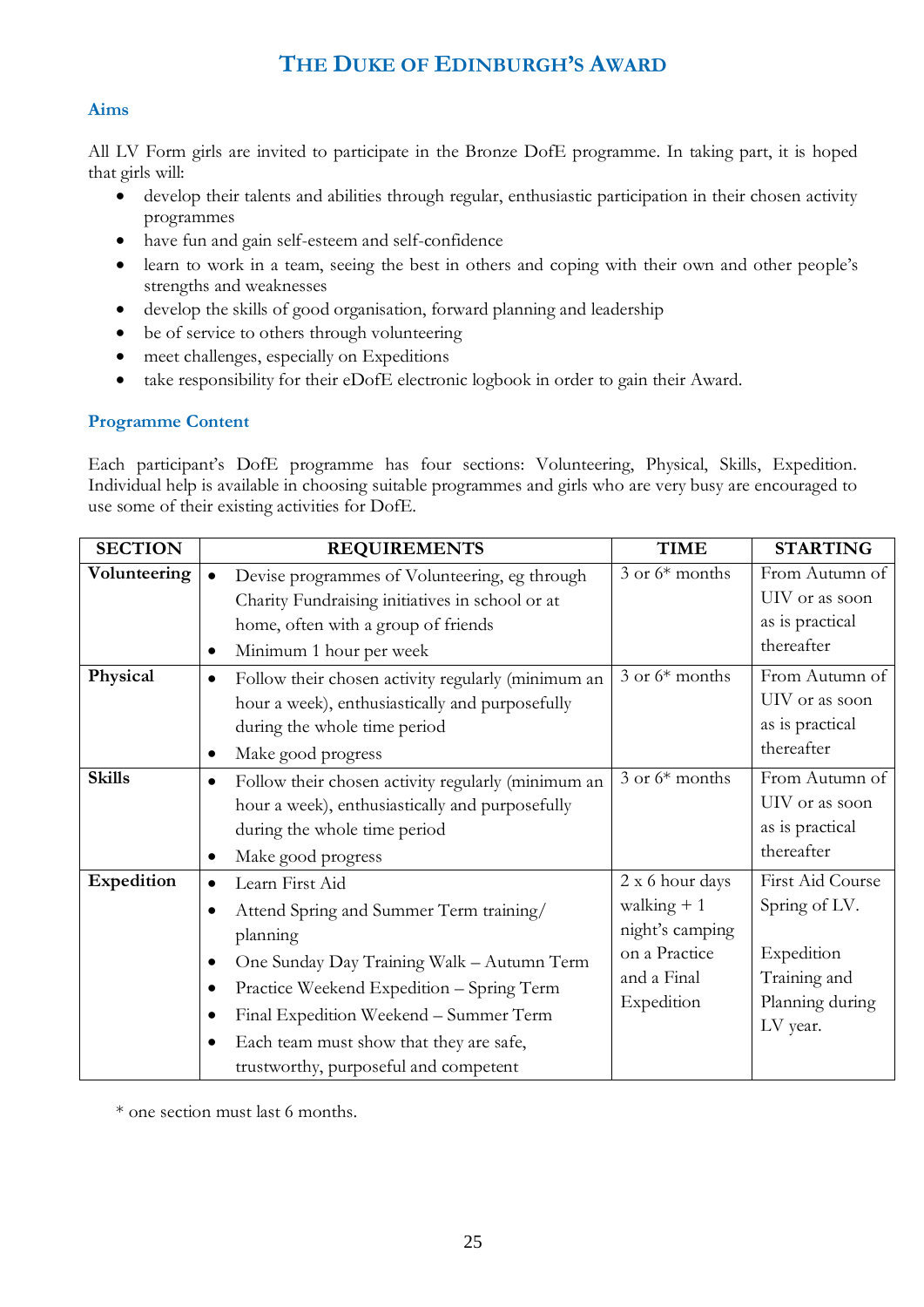#### **Costs**

- Enrolment in Bronze DofE and provision of the Welcome Pack currently costs  $f<sub>i</sub>$  23 per participant.
- Volunteering activities usually cost nothing; Skills and Physical activity costs depend on the options chosen, for example a team sport would cost nothing. Girls may also opt to use existing paid extra lessons, eg Tennis Coaching, Music or LAMDA Lessons in their DofE programmes.
- The likely cost of the Expedition section will be approximately $f(265)$  in total, covering two expedition planning and preparation days, the September day walk and the two weekend expeditions and includes transport costs.
- First Aid Training costs  $f30$  per girl.
- School will provide tents and camping stoves and can lend the girls rucksacks, karrimats and, if necessary, sleeping bags. All girls will need their own durable waterproof jacket, waterproof trousers, walking boots and suitable socks, together with a water bottle/hydration system, a small First Aid Kit, a plastic bowl and mug and cutlery for camping. Most girls prefer to use their own three season sleeping bag. The girls are also responsible for buying their own expedition food.

#### **Assessment**

Participants are assessed on their commitment, enthusiasm and progress over the required time period.

- The Volunteering, Physical and Skills sections are assessed by the adults leading these activities
- The Final Expedition and its follow-up presentation are assessed by an independent assessor.

On completion of each section, the assessor discusses the participant's achievements with them and writes a short report for their eDofE evidence.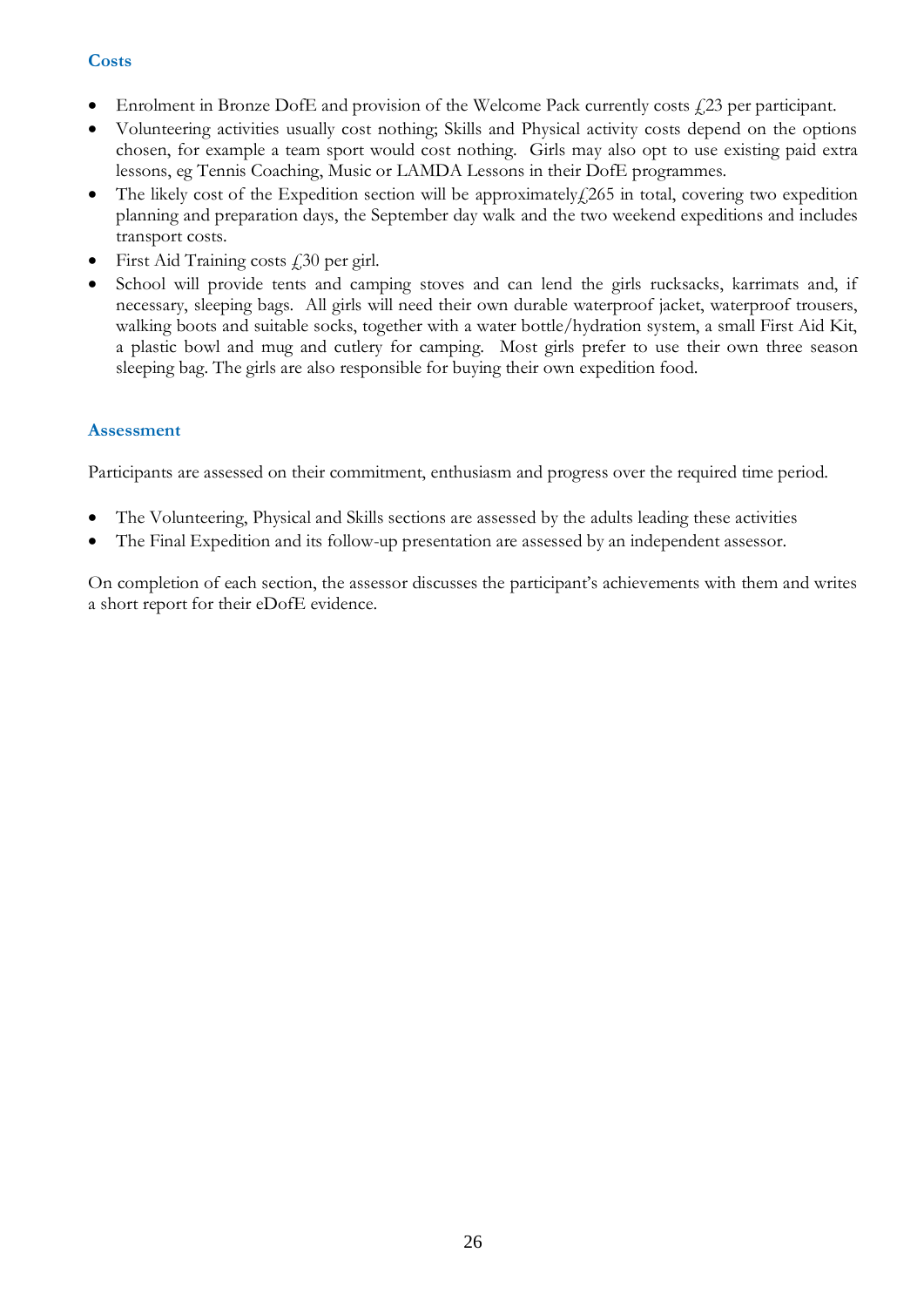# **PHYSICAL EDUCATION, SPORT, EXERCISE and WELLBEING**

#### **Aims**

- To encourage, enthuse and motivate the Fifth Form to pursue sport and exercise.
- To offer a range of sports, developing the associated skills, techniques, tactics and team work where appropriate.
- To maximise every girl's potential and promote excellence in their chosen sports and activities.
- To enjoy being part of a School team; developing confidence and self-esteem and building resilience.
- To develop their leadership skills and be a fine role model for the younger girls.
- To measure, monitor and celebrate achievement.
- To understand, recognise and appreciate the value of a healthy lifestyle through sport and exercise.
- To acknowledge the importance of sport and exercise towards positive mental health.

#### **Fifth Form Games Afternoon and PE lesson**

| Autumn and Spring Terms: | <b>Either Competitive Team Games (Performance Pathway)</b> |                                                                                                         |            |
|--------------------------|------------------------------------------------------------|---------------------------------------------------------------------------------------------------------|------------|
|                          | Hockey                                                     | Matches for U16A, U16B, U15A and B XI                                                                   |            |
|                          | Lacrosse                                                   | Matches for 1 <sup>st</sup> , 2 <sup>nd</sup> , 3 <sup>rd</sup> , 4 <sup>th</sup> , U15A, U15B and U15C |            |
|                          | Netball                                                    | Matches for U16ABC and U15ABC VII                                                                       |            |
|                          | Swimming                                                   | Galas for the Senior and Intermediate team                                                              |            |
| Autumn and Spring Terms: | Or Rotational Multi Sport Options (Wellbeing Pathway)      |                                                                                                         |            |
|                          | <b>Badminton</b>                                           | <b>Fitness</b>                                                                                          | Tag Rugby  |
|                          | <b>Basketball</b>                                          | Spinning                                                                                                | Football   |
|                          | Dance                                                      | <b>Mountain Biking</b>                                                                                  | Volleyball |
|                          |                                                            |                                                                                                         |            |
| Summer Term:             | Tennis                                                     | Matches for U16ABCD and U15ABCD                                                                         |            |
|                          | <b>Athletics</b>                                           | Athletic meets for Senior and Intermediate teams                                                        |            |
|                          | Cricket                                                    | U16 and U15 Team                                                                                        |            |
|                          |                                                            |                                                                                                         |            |

In addition to Fifth Form Games, **Team Practice** is scheduled throughout the week in the following:

| Hockey         | 1 x Team practice                | Matches mid-week              |
|----------------|----------------------------------|-------------------------------|
| Lacrosse       | 1* x Team Practices and Club     | Matches on Saturdays          |
| <b>Netball</b> | 1 x Team practice                | Matches mid-week              |
| Swimming       | 3 x Swim Training                | Galas mid-week                |
| Tennis         | $1*$ x Team Practices            | Mid-week and Saturday matches |
|                | *2 for senior team practice (UV) |                               |

Additional Clubs include: **Cricket, Cross-Country, Dance, Lacrosse, Sports Leaders and Tennis**  Clubs with additional charge**: Ballet, Golf, Fencing and Ski Racing**

#### **St Mary's Sports Centre**

Under the age of 16, St Mary's pupils may use the Fitness Suite at scheduled times when staffed. Once 16, the Sixth Form rules may apply and the girls can opt for full membership to the Sports Centre.